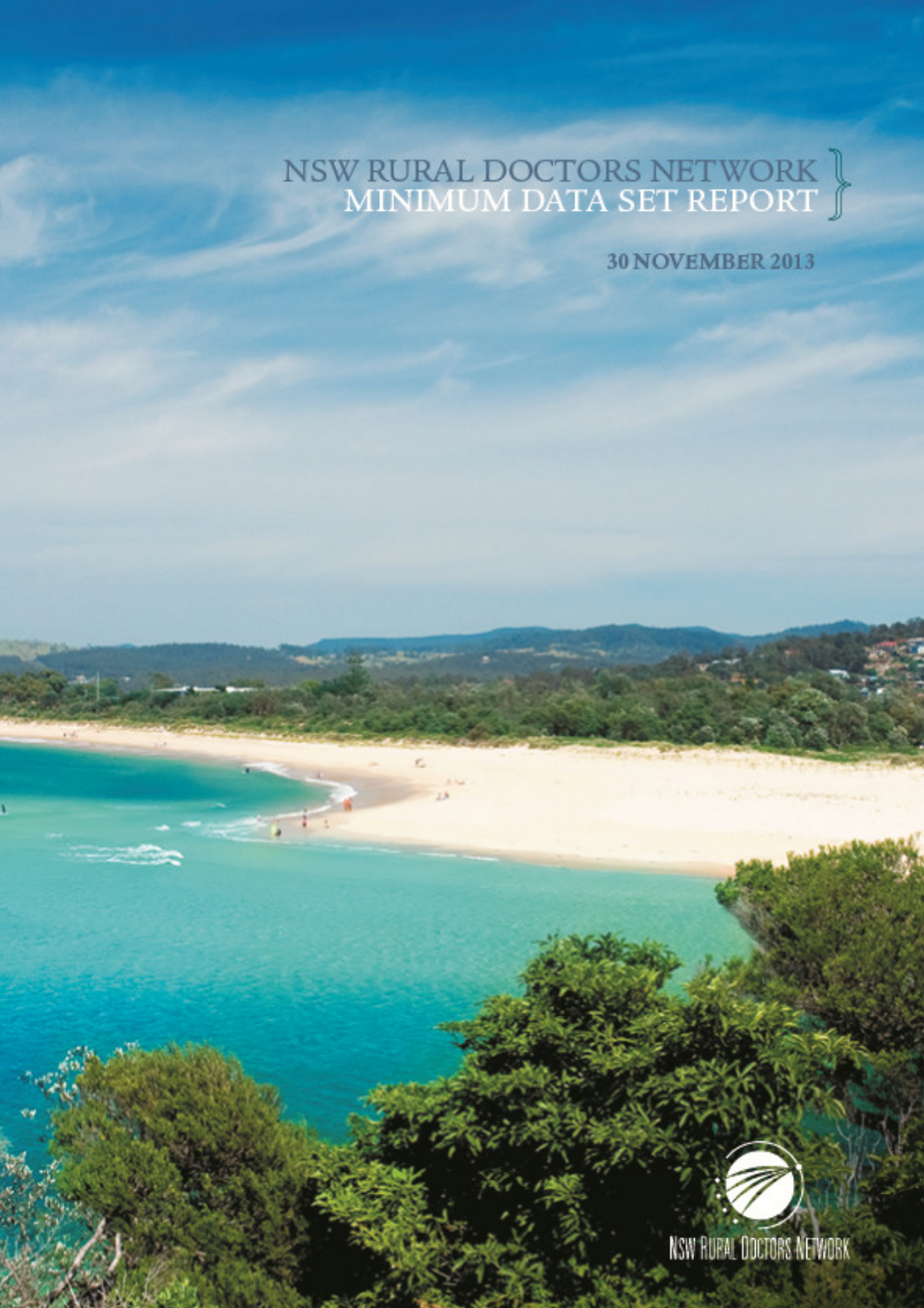#### **NSW Rural Doctors Network 2013**

This work is copyright. Apart from any use as permitted under the *Copyright Act 1968,* no part may be reproduced without prior written permission from NSW Rural Doctors Network. Requests and enquiries concerning reproduction and rights should be directed to NSW Rural Doctors Network.

#### **Suggested citation**

NSW Rural Doctors Network (2013). Medical practice in rural and remote NSW: Minimum Data Set report as at 30th November 2013. Newcastle: NSW Rural Doctors Network.

## **Compiled by:**

Peter J Williams – NSW Rural Doctors Network

#### **Acknowledgements**

We would like to thank all rural and remote general practices and staff, Divisions of General Practice, Medicare Locals, Regional Training Providers, and others for their time, patience and contributions in providing the data used in this report and their commitment to the compilation of this data set. We also appreciate the time spent in validating the data and providing feedback.

NSW Rural Doctors Network activities are funded by the Australian and New South Wales Government.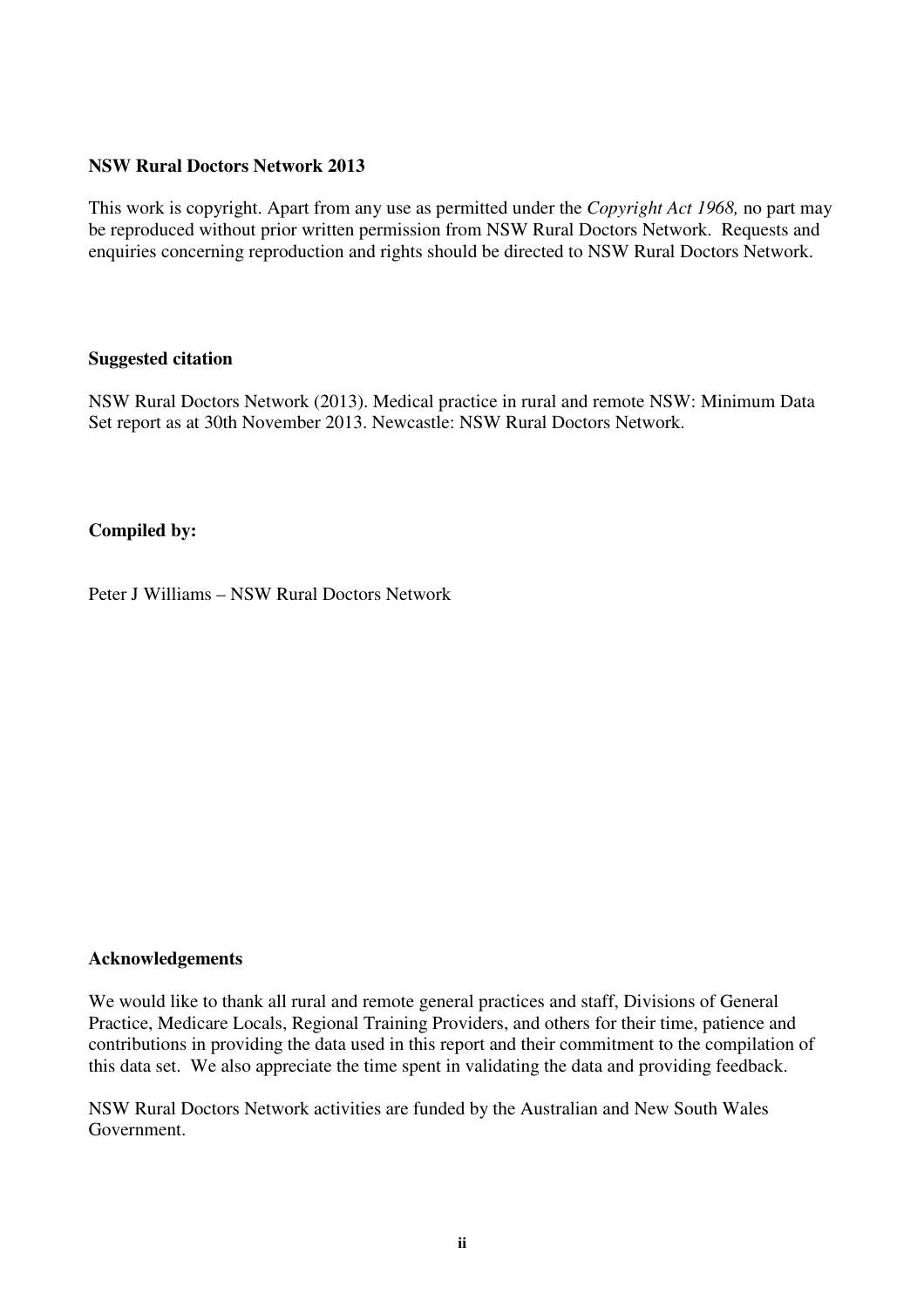# **Table of contents**

| $\mathbf{1}$ . |  |
|----------------|--|
| 2.             |  |
| 3.             |  |
| 4.             |  |
| 5.             |  |
| 6.             |  |
| 7.             |  |
| 8.             |  |
| 9.             |  |
| 10.            |  |
| 11.            |  |
| 12.            |  |
| 13.            |  |
| 14.            |  |
| 15.            |  |
| 16.            |  |
| 17.            |  |
|                |  |
|                |  |

## **List of Figures**

| Figure 5 Venn diagram illustrating numbers undertaking single or multiple procedures $(N=196)$ 8 |  |
|--------------------------------------------------------------------------------------------------|--|
|                                                                                                  |  |
|                                                                                                  |  |

# **List of Tables**

| Table 11 Number and proportions of practitioners providing emergency care services by RA9    |  |
|----------------------------------------------------------------------------------------------|--|
| Table 12 Number and proportions of practitioners providing Aboriginal health services by RA9 |  |
|                                                                                              |  |
|                                                                                              |  |
|                                                                                              |  |
|                                                                                              |  |
|                                                                                              |  |
|                                                                                              |  |
|                                                                                              |  |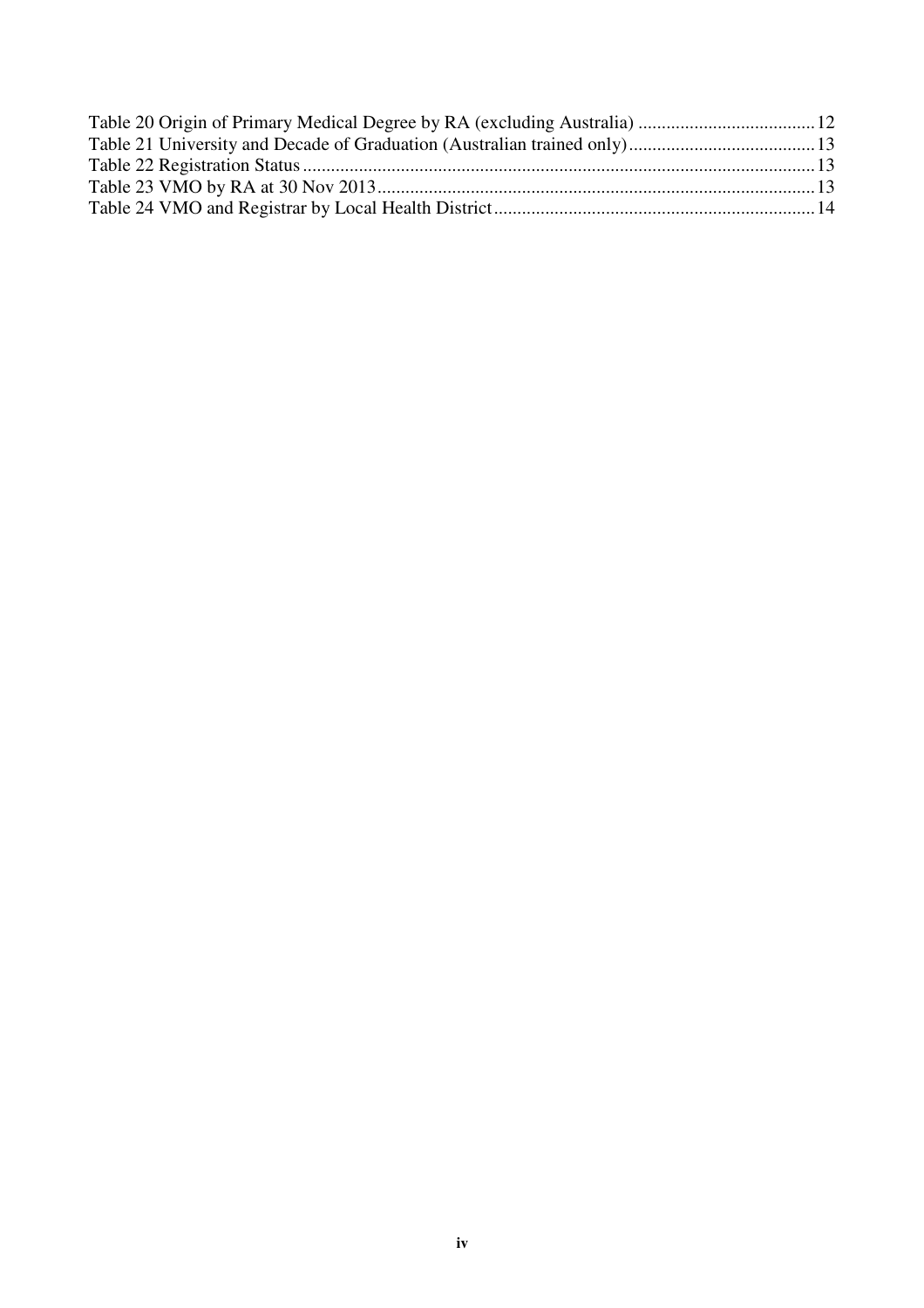#### **NSW Rural Doctors Network Minimum Data Set Report – 30 November 2013**

#### **1. Introduction**

The NSW Rural Doctors Network regularly collects information on the GP Workforce from GPs and Practice Managers. We ask GPs to return an annual survey in August/September, and Practice Managers to return surveys in March and October. In addition, we collect information from Divisions of General Practice, Medicare Locals, Regional Training Providers, the Medical Board of Australia and other sources. Data has been collected since 2001. This report is based on snapshot data as at 30 November 2013 and while it covers RAs 2 to 5 only (for ease of comparison with national figures), RA 1 results relating to Aboriginal Medical Services in metropolitan areas are also critical for our work.

The NSW Rural Doctors Network is required by the Federal Government to collect the data, which is used to help inform policy and programme development at state and national levels.

We appreciate the participation of GPs and Practice Managers and other organisations providing information in this process. For the 2013 GP Survey and Practice Manager Survey, the combined response rate for GPs in RAs 2 to 5 was 79.32%. Such a high response rate helps to ensure the accuracy of the reports that we publish on the GP workforce. Such high response rates also ensure the relevance and value of the data for planning and policy purposes.

Information provided as part of this report is also used in producing the National Minimum Dataset Report (available on the NSW Rural Doctors Network website at www.nswrdn.com.au and go to News & Publications, Publications, GP Workforce Data, Reports).

Some brief comparisons and trends in data since 2003 for the GP workforce in RRMAs 4 to 7 in NSW are presented in Appendix 1.

## **2. Demographics of the rural and remote GP workforce**

This section will enumerate the rural and remote medical workforce by RA, age and gender. Data indicated that as at 30 November 2013, the number of medical practitioners practicing in RA 2 to 5 locations was 2181. This is an increase of 178 compared with the previous period. Table 1 presents the total number of medical practitioners working in RA 2 to 5 as at 30th November 2013. Note that GPs and GP Registrars attached to the Royal Flying Doctor Service and based in Broken Hill and Dubbo have been included in these figures.

Table 2 provides a breakdown of this distribution by gender and RA.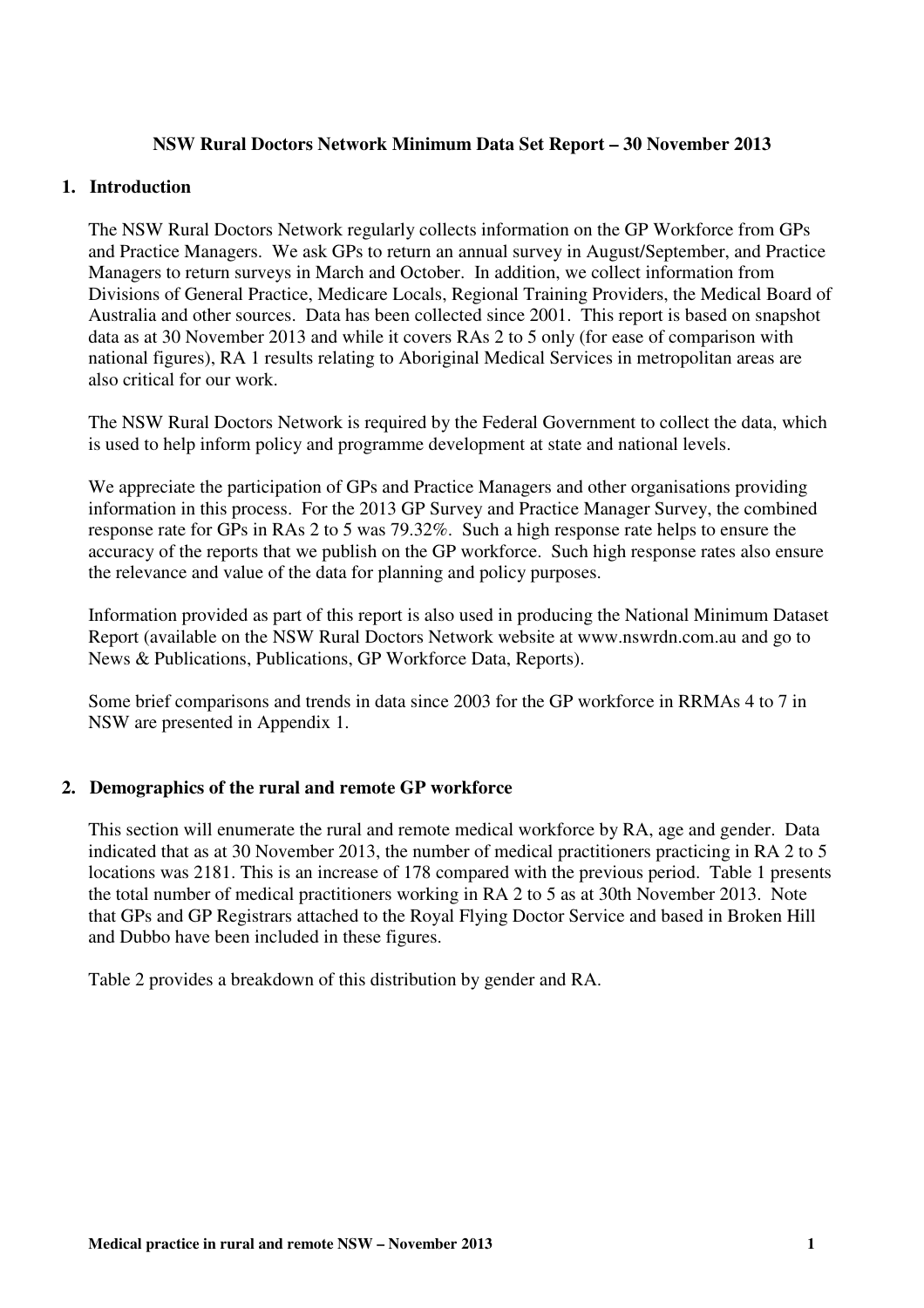**Table 1 Practitioner numbers by RA** 

| <b>RA2</b> | <b>RA3</b> | RA4 | <b>RA5</b> | <b>Total</b> |
|------------|------------|-----|------------|--------------|
| 733        | +16        | 29  |            | 2181         |

**Table 2 Gender by RA** 

| <b>RA</b>       | <b>Male</b> | Female | %Female | <b>Total</b> |  |
|-----------------|-------------|--------|---------|--------------|--|
| <b>RA2</b>      | 1059        | 674    | 38.9    | 1733         |  |
| RA <sub>3</sub> | 275         | 141    | 33.9    | 416          |  |
| RA4             | 23          | 6      | 20.7    | 29           |  |
| RA <sub>5</sub> | 2           |        | 33.3    | З            |  |
| <b>Total</b>    | 1359        | 822    | 37.7    | 2181         |  |

Table 2 indicates that the proportion of female practitioners in RA 2 areas is comparatively higher than any other RA. Figure 1 displays the percentage of female practitioners by RA compared with the state average for rural and remote female practitioners. Figure 2 provides a breakdown of the number of rural and remote medical practitioners by gender and age categories. Figure 3 displays the proportion of male and female practitioners in age categories.



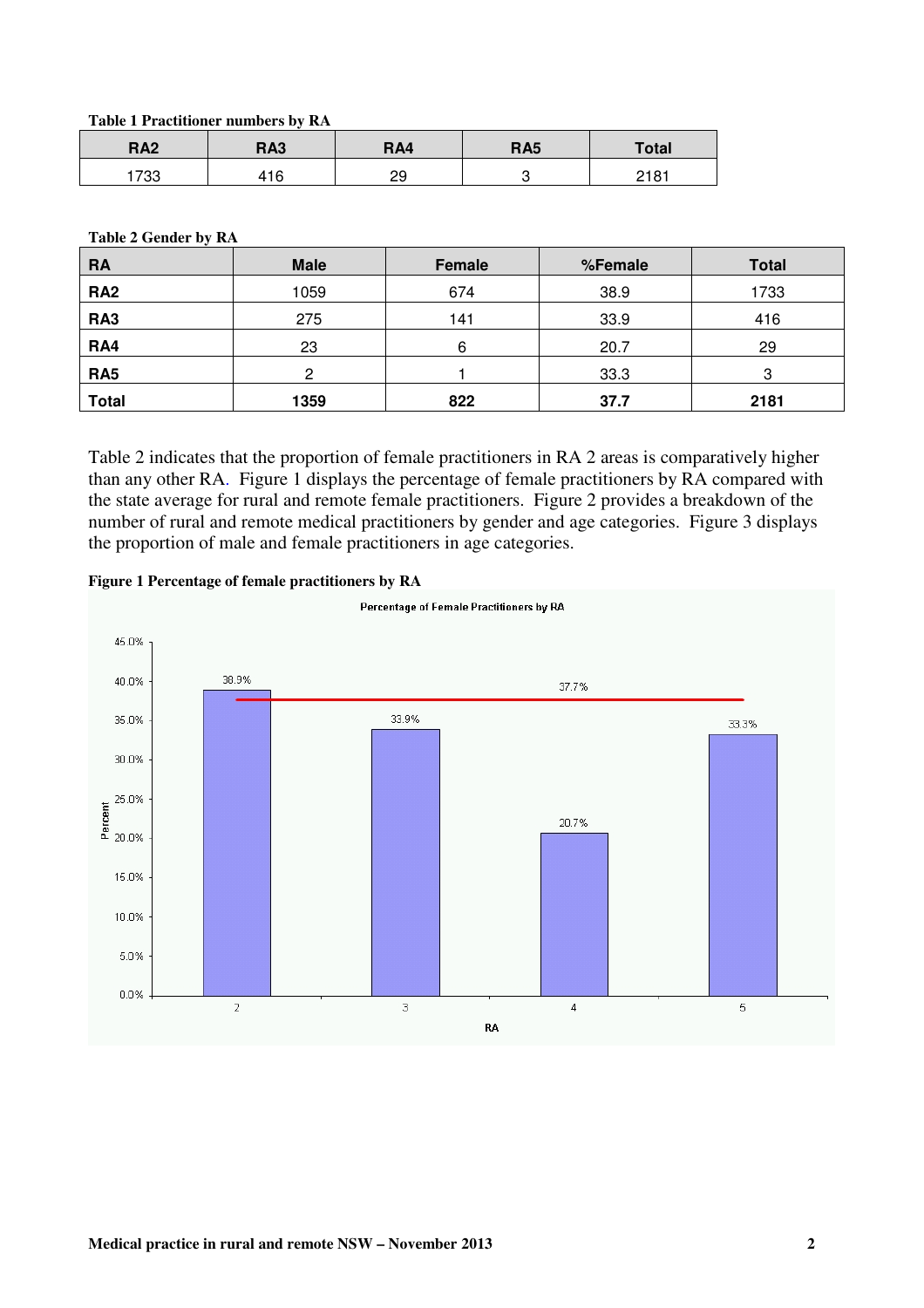

**Figure 2 Number of rural and remote medical practitioners by age categories** 

**Figure 3 Proportion of male and female practitioners in five year age categories** 



Proportion of Male and Female Practitioners in Age Categories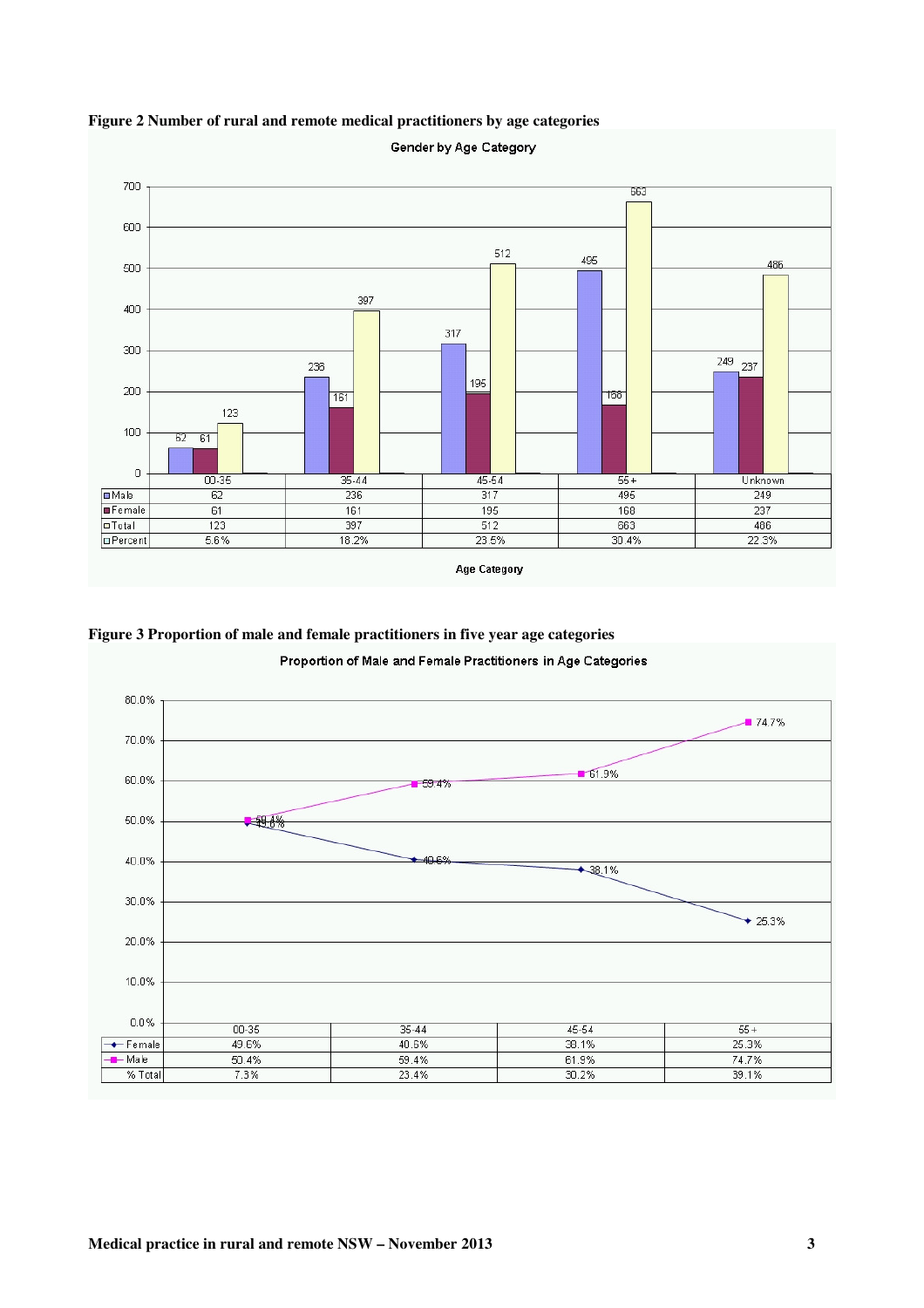The average age for male GPs was 52.9 (N=1110) years and 48.4 years for females (N=585). The overall average age for all practitioners (N=1695) was 51.3 years. Table 3 displays gender distribution by broad age categories by RA.

| rasive e rracumenter ages sy genuer and rur stroute age categories<br><b>Age Category</b> | Gender | <b>RA2</b> | RA <sub>3</sub> | RA4                       | <b>RA5</b>                | <b>Total</b> |
|-------------------------------------------------------------------------------------------|--------|------------|-----------------|---------------------------|---------------------------|--------------|
| < 35                                                                                      | Male   | 45         | 16              | 1                         | $\overline{\phantom{0}}$  | 62           |
|                                                                                           | Female | 48         | 13              |                           |                           | 61           |
|                                                                                           | Total  | 93         | 29              | 1                         |                           | 123          |
| 35-44                                                                                     | Male   | 173        | 55              | 8                         |                           | 236          |
|                                                                                           | Female | 132        | 26              | 3                         | $\overline{\phantom{0}}$  | 161          |
|                                                                                           | Total  | 305        | 81              | 11                        |                           | 397          |
| 45-54                                                                                     | Male   | 245        | 68              | $\overline{4}$            | $\overline{\phantom{0}}$  | 317          |
|                                                                                           | Female | 152        | 41              | $\overline{c}$            | $\overline{\phantom{0}}$  | 195          |
|                                                                                           | Total  | 397        | 109             | $\,6\,$                   | $\overline{\phantom{0}}$  | 512          |
| $55 +$                                                                                    | Male   | 394        | 92              | $\overline{7}$            | $\mathbf{2}$              | 495          |
|                                                                                           | Female | 138        | 29              |                           | 1                         | 168          |
|                                                                                           | Total  | 532        | 121             | $\overline{7}$            | 3                         | 663          |
| Unknown                                                                                   | Male   | 202        | 44              | $\ensuremath{\mathsf{3}}$ |                           | 249          |
|                                                                                           | Female | 204        | 32              | 1                         | $\overline{\phantom{0}}$  | 237          |
|                                                                                           | Total  | 406        | 76              | $\overline{4}$            |                           | 486          |
| Total                                                                                     | Male   | 1059       | 275             | 23                        | $\mathbf{2}$              | 1359         |
|                                                                                           | Female | 674        | 141             | 6                         | 1                         | 822          |
|                                                                                           | Total  | 1733       | 416             | 29                        | $\ensuremath{\mathsf{3}}$ | 2181         |

**Table 3 Practitioner ages by gender and RA - broad age categories** 

## **3. Workloads**

Estimates of Full Time Equivalents (FTEs) and Full Time Workload Equivalents (FWEs) as used by Medicare Australia (formerly HIC) in calculating GP medical service provision are based solely on the number and the dollar value of claims made by a provider over a given reference period (usually 12 months). While these can be useful measures of overall service provision under Medicare, they do not reflect the number of hours worked in providing medical services or services provided that are not claimed or are not claimable through Medicare Australia. For example, a medical practitioner is classified as full-time by Medicare Australia if the Schedule fee value of services processed over a 12 month period is  $$86,727^1$  (2003-2004) or more for that practitioner. Similarly, a Full Time Workload Equivalent (FWE) value is calculated for each doctor by dividing the doctor's Medicare billing (Schedule fee value of claims processed by Medicare Australia during the reference period) by the mean billing of full-time doctors for reference period. For the 2002- 2003 reference period, this value for vocationally registered doctors was \$221,864.<sup>2</sup>

 $\overline{a}$ <sup>1</sup> Australian Government Department of Health and Ageing. (2005). *RFT 127/0405 - Request for tender for a medical workforce profile project*. Canberra: ADoHA

 $<sup>2</sup>$  Ibid</sup>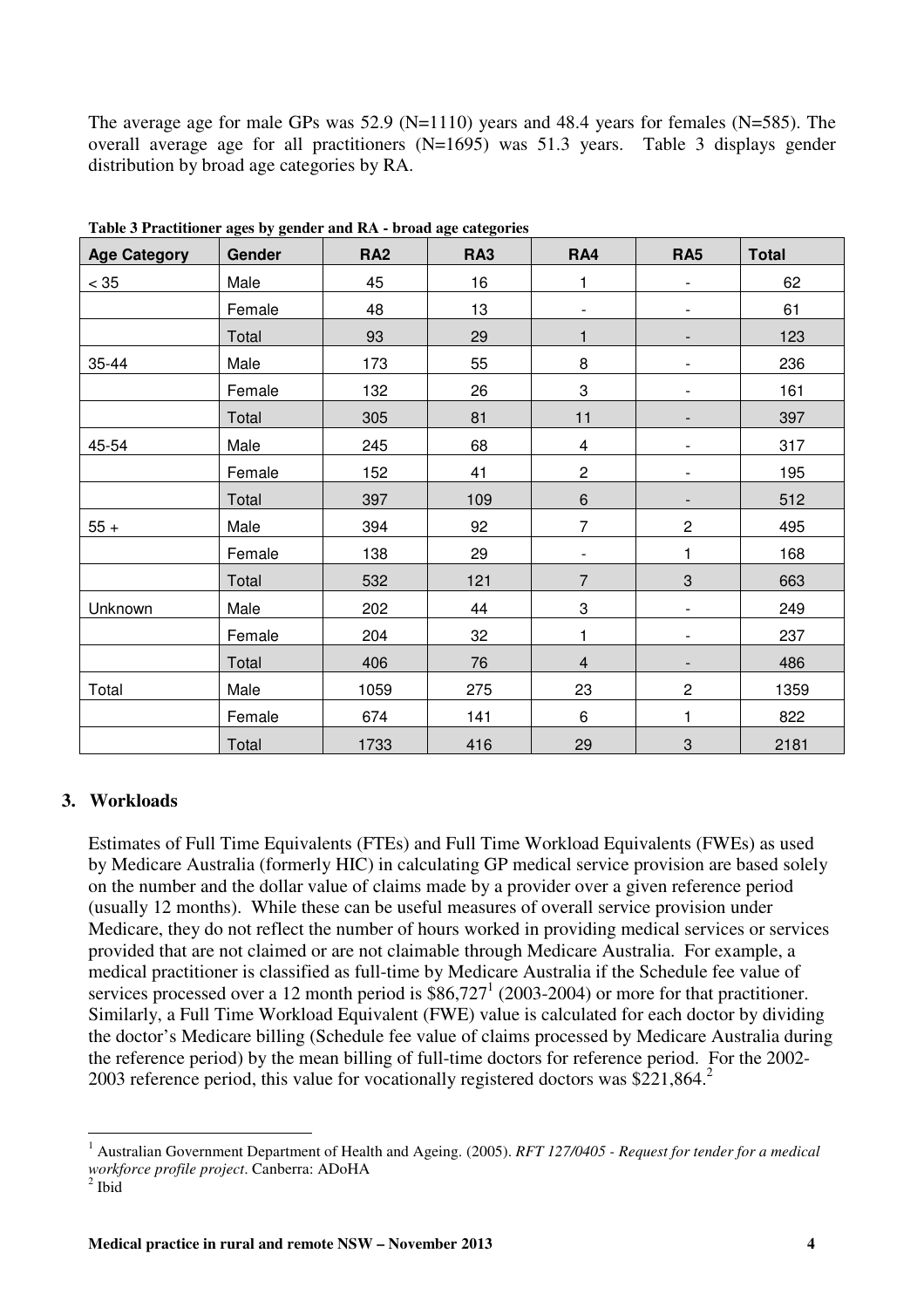An alternative measure of service provision is number of hours worked. The Australian Bureau of Statistics (ABS) defines full-time work as being 35 hours per week or more and part-time work as less than 35 hours. It is this measure that has been chosen to differentiate between full-time and part-time service provision.

An estimate of full-time or part-time medical service provision utilising ABS benchmark was undertaken based on self reported GP clinical hours worked. Data was available for 75.4% of the total number of GPs. Data as displayed in Table 4 indicates that 56.4% of respondents worked 35 hours a week or more in the provision of routine clinical GP services.

| <b>Hours</b>       | <b>Frequency</b> | <b>Percent</b> |  |  |  |
|--------------------|------------------|----------------|--|--|--|
| Less than 20 hours | 197              | 12.0%          |  |  |  |
| 20 to 35 hours     | 520              | 31.6%          |  |  |  |
| 35 hours plus      | 928              | 56.4%          |  |  |  |
| Total              | 1645             | 100.0%         |  |  |  |

**Table 4 Self-reported GP clinical hours** 

It should be noted that hours reported are for those worked in GP practice only and should not be interpreted as total hours since hospital hours, travel, teaching, supervision time etc. are not included. The average number of GP clinical hours reported was 34.6 hours per week (N1645).

A further breakdown of self-reported GP clinical hours by gender is displayed in Table 5 below.

#### **Table 5 Self-reported GP clinical hours by gender**

|                       | <b>Male</b> |         |        | Female  |
|-----------------------|-------------|---------|--------|---------|
| <b>Clinical Hours</b> | Number      | Percent | Number | Percent |
| Less than 20 hours    | 83          | 8.2%    | 114    | 18.2%   |
| 20 to 35 hours        | 263         | 25.9%   | 257    | 40.9%   |
| 35 hours plus         | 671         | 66.9%   | 257    | 40.9%   |
| Total                 | 1017        | 100.0%  | 628    | 100.0%  |

Self reported total hours were also explored. In addition to clinical hours, these hours may include hospital hours, time spent in travel between practices, population health, teaching, administrative or representative work. Data were available for 36.5% of practitioners. Table 6 displays self-reported total weekly hours while Table 7 displays total hours by gender. The average reported total hours were 42.5 hours per week (N=795).

#### **Table 6 Self-reported total hours**

| <b>Hours</b>       | Number | Percent |
|--------------------|--------|---------|
| Less than 20 hours | 35     | $4.4\%$ |
| 20 to 35 hours     | 146    | 18.4%   |
| 35 hours plus      | 614    | 77.2%   |
| Гоtal              | 795    | 100.0%  |

Data indicates that 22.8% of practitioners are currently working part time as defined by the ABS (i.e. less than 35 hours per week).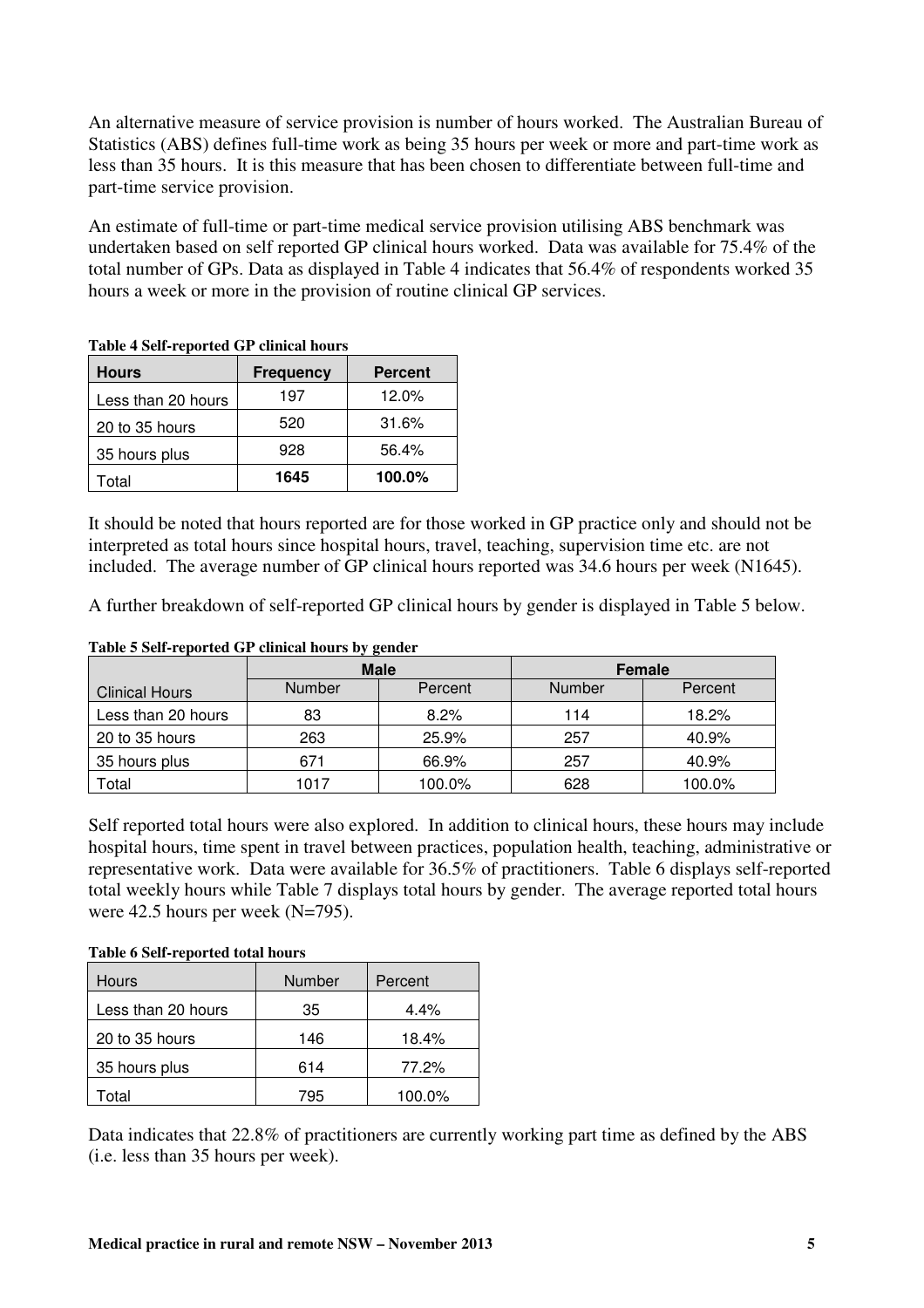|                    |                   | <b>Male</b> |        | Female  |
|--------------------|-------------------|-------------|--------|---------|
| <b>Total Hours</b> | Number<br>Percent |             | Number | Percent |
| Less than 20 hours | 14                | 2.8%        | 21     | $7.2\%$ |
| 20 to 35 hours     | 56                | 11.1%       | 90     | 30.8%   |
| 35 hours plus      | 433               | 86.1%       | 181    | 62.0%   |
| Total              | 503               | 100.0%      | 292    | 100.0%  |

**Table 7 Self-reported total hours by gender** 

Data for both self reported GP and self reported total hours, appears to be in line with national trends that suggest that female practitioners tend to work less hours compared with their male counterparts (AMWAC, 2005; CDHAC, 2001). A more refined breakdown of average total hours by gender and age categories is presented in Figure 4.

#### **Figure 4 Average total hours worked by gender and age categories**



## **4. Length of stay in current principal practice**

The average length of stay in current principal practice was 8.14 years. A more refined breakdown by duration and RA is provided in Table 8.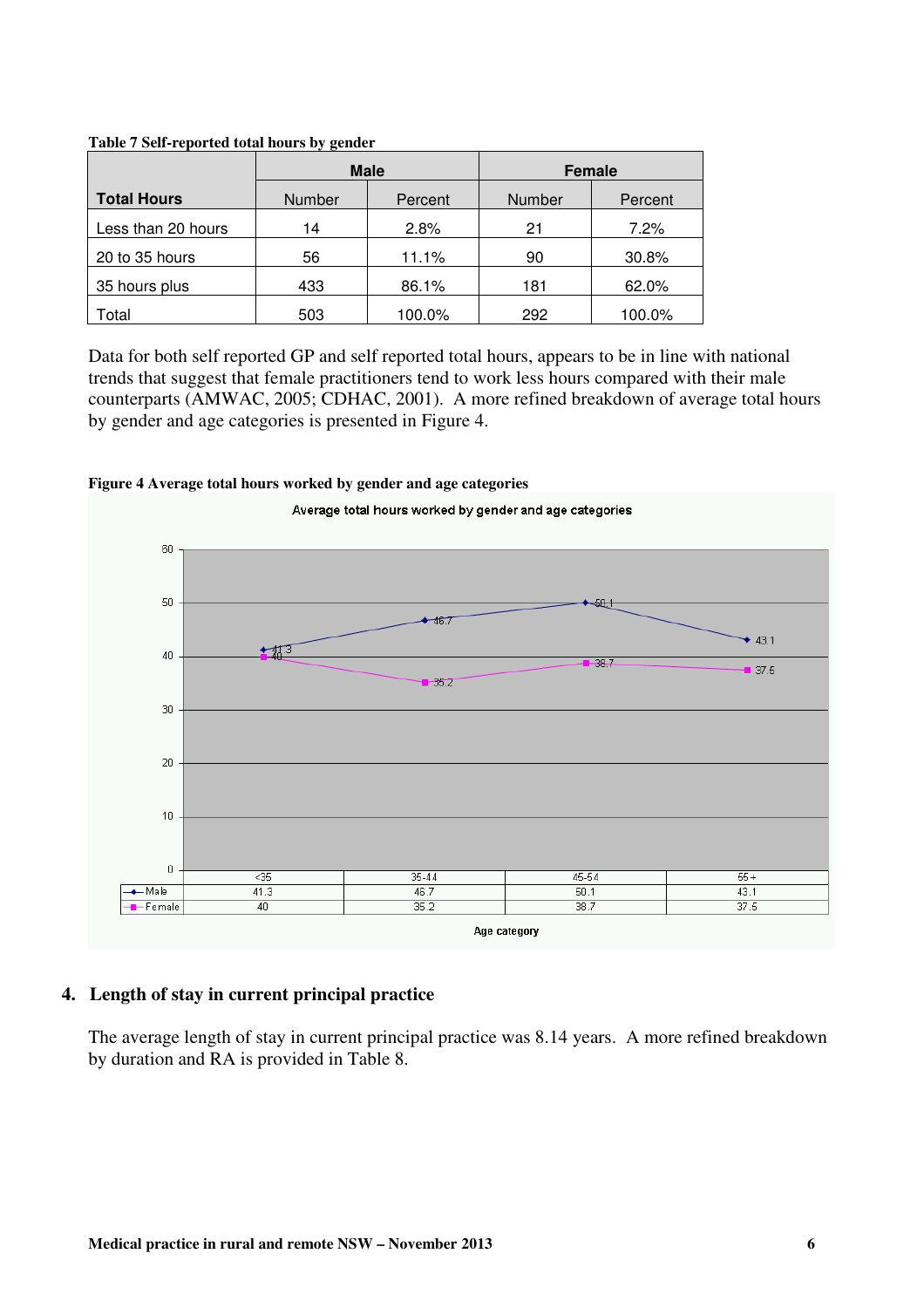|                 | <b>Duration</b> |             |                          |           |          |                |              |       |
|-----------------|-----------------|-------------|--------------------------|-----------|----------|----------------|--------------|-------|
|                 | $<$ 6mths       | $6-12$ mths | $1-3$ yrs                | $3-5$ yrs | 5-10 yrs | 10-20 yrs      | $20$ yrs $+$ | Total |
| RA <sub>2</sub> | 182             | 253         | 366                      | 207       | 240      | 220            | 265          | 1733  |
| RA <sub>3</sub> | 60              | 62          | 94                       | 37        | 52       | 55             | 56           | 416   |
| RA <sub>4</sub> | 6               | 5           | 11                       |           | 3        | $\overline{2}$ |              | 29    |
| RA <sub>5</sub> | ٠               |             | $\overline{\phantom{a}}$ |           |          |                |              | 3     |
| Total           | 248             | 320         | 471                      | 245       | 296      | 278            | 323          | 2181  |

#### **Table 8 Length of stay in current practice by RA**

Data indicates that while 74.0 % (N=1613) of respondents have practiced in their current rural and remote locations for more than a year, 26.0% (N=568) are relatively new to their current practice and have been practising in these locations for less than 12 months.

## **5. Known number of proceduralists**

The MDS survey further seeks to enumerate the number of rural and remote non-specialist practitioners providing procedural services in RA 2 to 5 locations. However, data in relation to the provision of procedural services in rural and remote Australia may be incomplete due to nonrespondents. The known number and proportions of practitioners providing specified procedural services as at 30 November 2013 is detailed in Table 9 and Table 10 (below). In many cases it is possible for a practitioner to perform a number of procedures e.g., Anaesthetics and Obstetrics or Obstetrics and Surgery. The number of known procedural practitioners as detailed in Table 9 and Table 10 (N=196) is therefore less than the total number of procedures documented (N=267). Of the 196 procedural practitioners, 60 (30.6%) perform multiple procedures. A Venn diagram illustrating practitioners undertaking single or multiple procedures is displayed in Figure 5. Gender composition of proceduralists compared to the general rural and remote medical workforce is displayed in Figure 6.

| Procedure                         | Number |
|-----------------------------------|--------|
| <b>Anaesthetics General</b>       | 95     |
| <b>Obstetrics Normal delivery</b> | 99     |
| <b>Surgery Operative</b>          | 73     |
| Known Proceduralists**            | 196    |
| <b>Total Practitioners</b>        | 2181   |

#### **Table 9 Number of practitioners undertaking procedural work by type**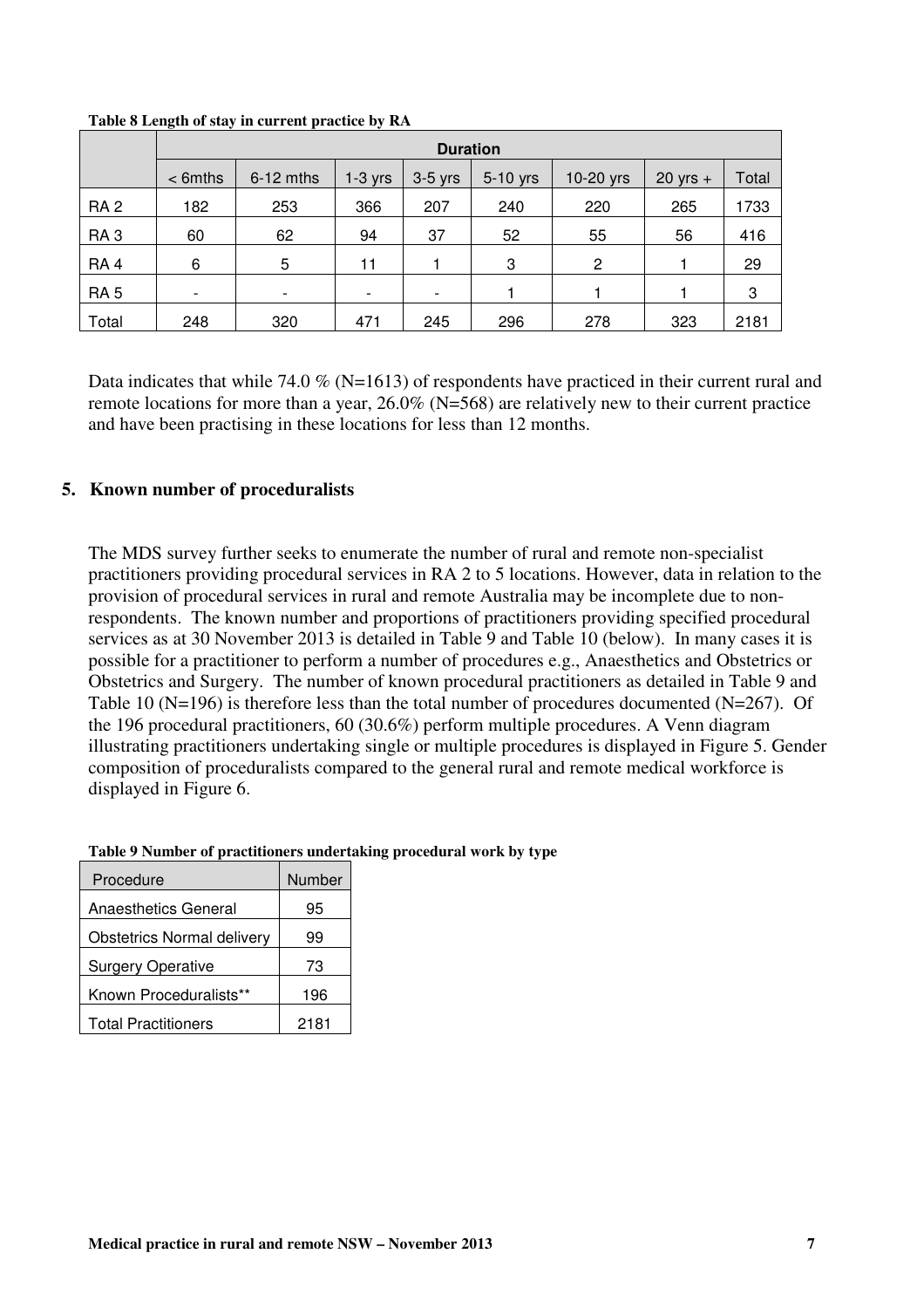|                                   | RA <sub>2</sub> | RA3 | RA4                      | RA <sub>5</sub>          | Total* |
|-----------------------------------|-----------------|-----|--------------------------|--------------------------|--------|
| <b>Anaesthetics General</b>       | 57              | 38  | $\overline{\phantom{0}}$ | $\overline{\phantom{a}}$ | 95     |
| <b>Obstetrics Normal Delivery</b> | 62              | 35  | 2                        | $\overline{\phantom{a}}$ | 99     |
| <b>Surgery Operative</b>          | 54              | 19  | $\overline{\phantom{0}}$ | $\overline{\phantom{a}}$ | 73     |
| Known Proceduralists**            | 134             | 60  | 2                        | $\overline{\phantom{a}}$ | 196    |
| Total Practitioners *             | 1733            | 416 | 29                       | 3                        | 2181   |

**Table 10 Number of practitioners undertaking procedural work by type and RA** 

\* GPs practicing in RAs 2 - 5

\*\* GPs practicing in at least one procedural field

**Figure 5 Venn diagram illustrating numbers undertaking single or multiple procedures (N=196)** 

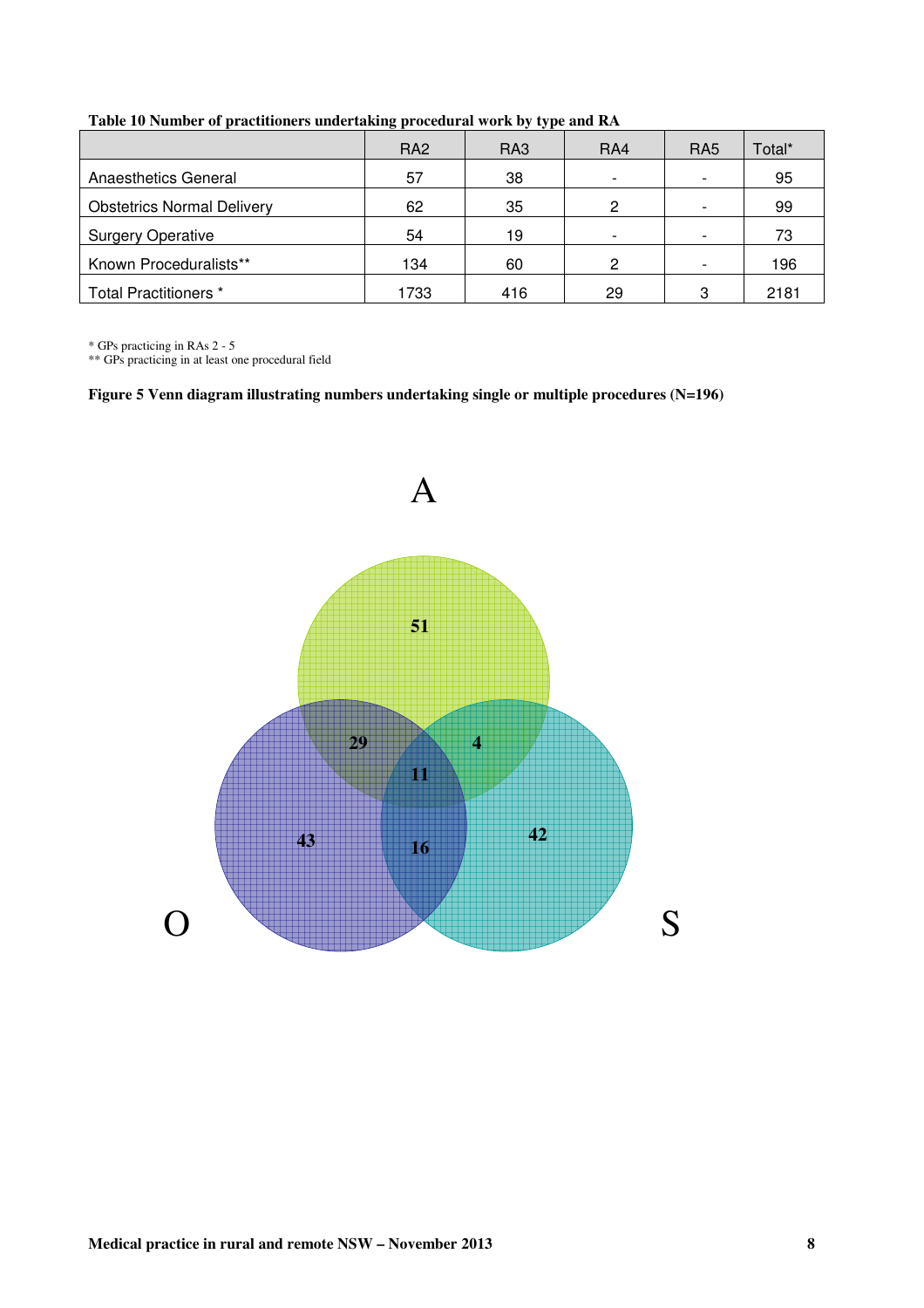

#### **Figure 6 Gender composition of procedural practitioners (RA 2 to 5)**

## **6. Emergency care and Aboriginal health**

The survey further sought to enumerate the number of rural and remote practitioners who provide regular emergency care or Aboriginal health services. Table 11 and Table 12 display these figures by RA.

| Table 11 Number and proportions of practitioners providing emergency care services by RA |  |
|------------------------------------------------------------------------------------------|--|
|                                                                                          |  |

| <b>RA</b>       | <b>Number</b> | <b>Percent</b> |
|-----------------|---------------|----------------|
| RA <sub>2</sub> | 237           | 68.9%          |
| RA3             | 98            | 28.5%          |
| RA4             |               | 2.0%           |
| RA <sub>5</sub> | 2             | 0.6            |
| Total           | 344           | 100.0%         |

|  |  |  | Table 12 Number and proportions of practitioners providing Aboriginal health services by RA |  |
|--|--|--|---------------------------------------------------------------------------------------------|--|
|  |  |  |                                                                                             |  |

| <b>RA</b>       | <b>Number</b> | <b>Percent</b> |
|-----------------|---------------|----------------|
| RA <sub>2</sub> | 227           | 72.1%          |
| RA3             | 81            | 25.7%          |
| RA4             |               | 2.2%           |
| RA <sub>5</sub> |               | 0.0            |
| Total           | 315           | 100.0%         |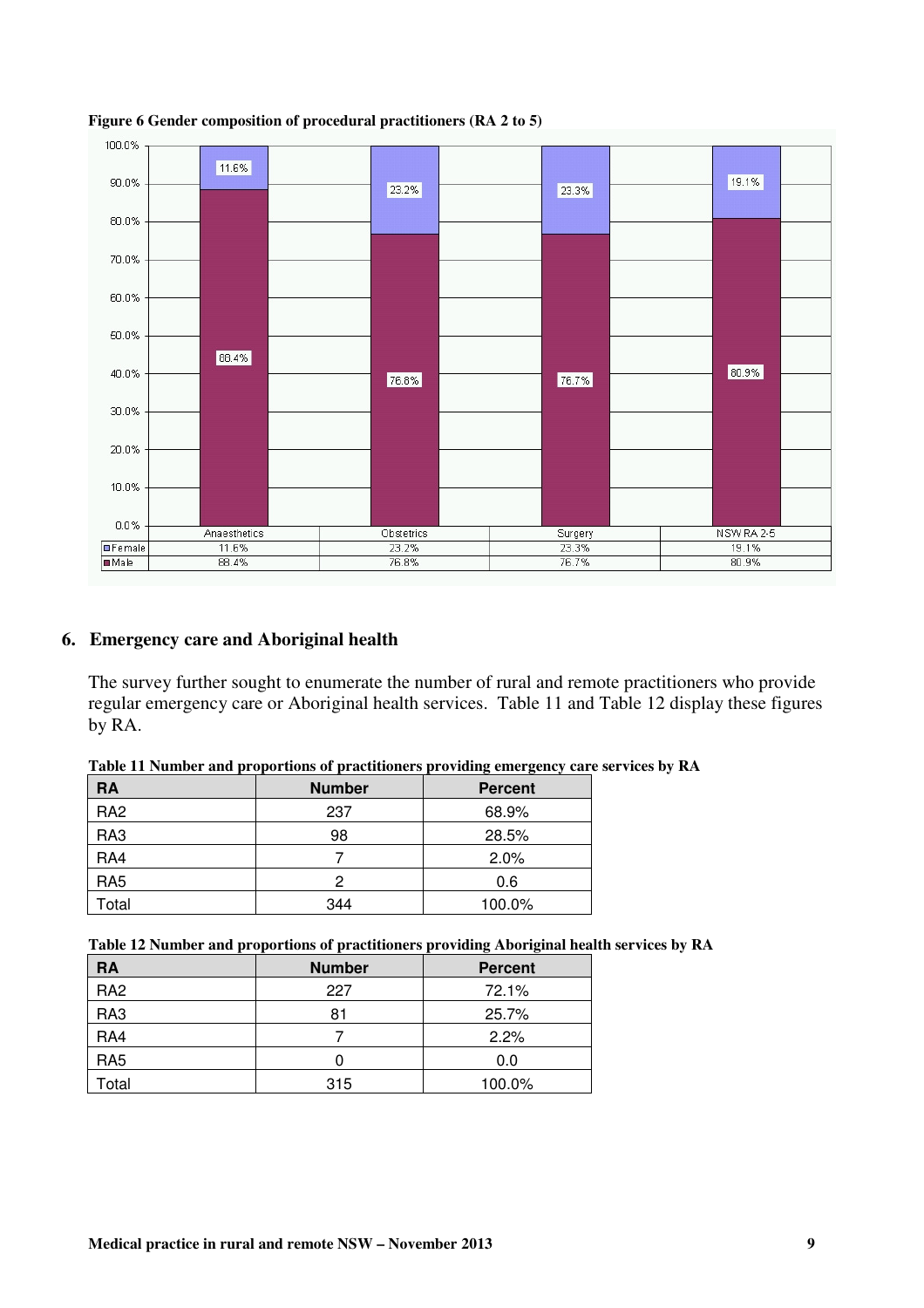## **7. Types of practice**

The number of GPs working in each practice type by RA was also explored. Table 13 displays the number of doctors working in each practice type by RA. Data was missing or inadequately described for 155 practitioners. The number of practices known to be in business at 30 November 2013 in RAs 2 to 5 was 614.

|              |               | <b>Solo</b>    | Group                    |                |  |
|--------------|---------------|----------------|--------------------------|----------------|--|
| <b>RA</b>    | <b>Number</b> | <b>Percent</b> | <b>Number</b>            | <b>Percent</b> |  |
| 2            | 203           | 10.0%          | 1398                     | 69.0%          |  |
| 3            | 90            | 4.4%           | 305                      | 15.1%          |  |
| 4            | 9             | 0.4%           | 20                       | 1.0%           |  |
| 5            |               | 0.1            | $\overline{\phantom{0}}$ | 0.0            |  |
| <b>Total</b> | 303           | 15.0%          | 1723                     | 85.0%          |  |

#### **Table 13 Practice type by RA**

#### **8. Primary Income Source**

Table 14 below displays self-reported data on primary income source. Data was available for 1382 (63%) respondents. Caution should be exercised in interpreting these data as a significant number of practitioners had more than one income source and in some cases the option selected was not always consistent with known data.

| <b>Primary Income Source</b>                          | <b>Number</b> | <b>Percent</b> |
|-------------------------------------------------------|---------------|----------------|
| Fee for service                                       | 1108          | 80.2%          |
| Private practice wage or salary                       | 187           | 13.5%          |
| Non government wage or salary                         | 14            | 1.0%           |
| Aboriginal community controlled health service salary | 41            | 3.0%           |
| Other                                                 | 32            | 2.3%           |
| Total                                                 | 1382          | 100.0%         |

**Table 14 Self-reported primary income source** 

## **9. Primary Model of Service Provision**

Table 15 below displays self-reported data on primary models of service provision. Data was available for 2124 (97%) respondents. Again, caution needs to be exercised in the interpretation of these data as many practitioners have several models of service provision and in some instances, the option chosen was not always consistent with known data. For example, the number of Registrars is understated as many described their primary model as 'Resident GP' or 'Hospital Based GP'.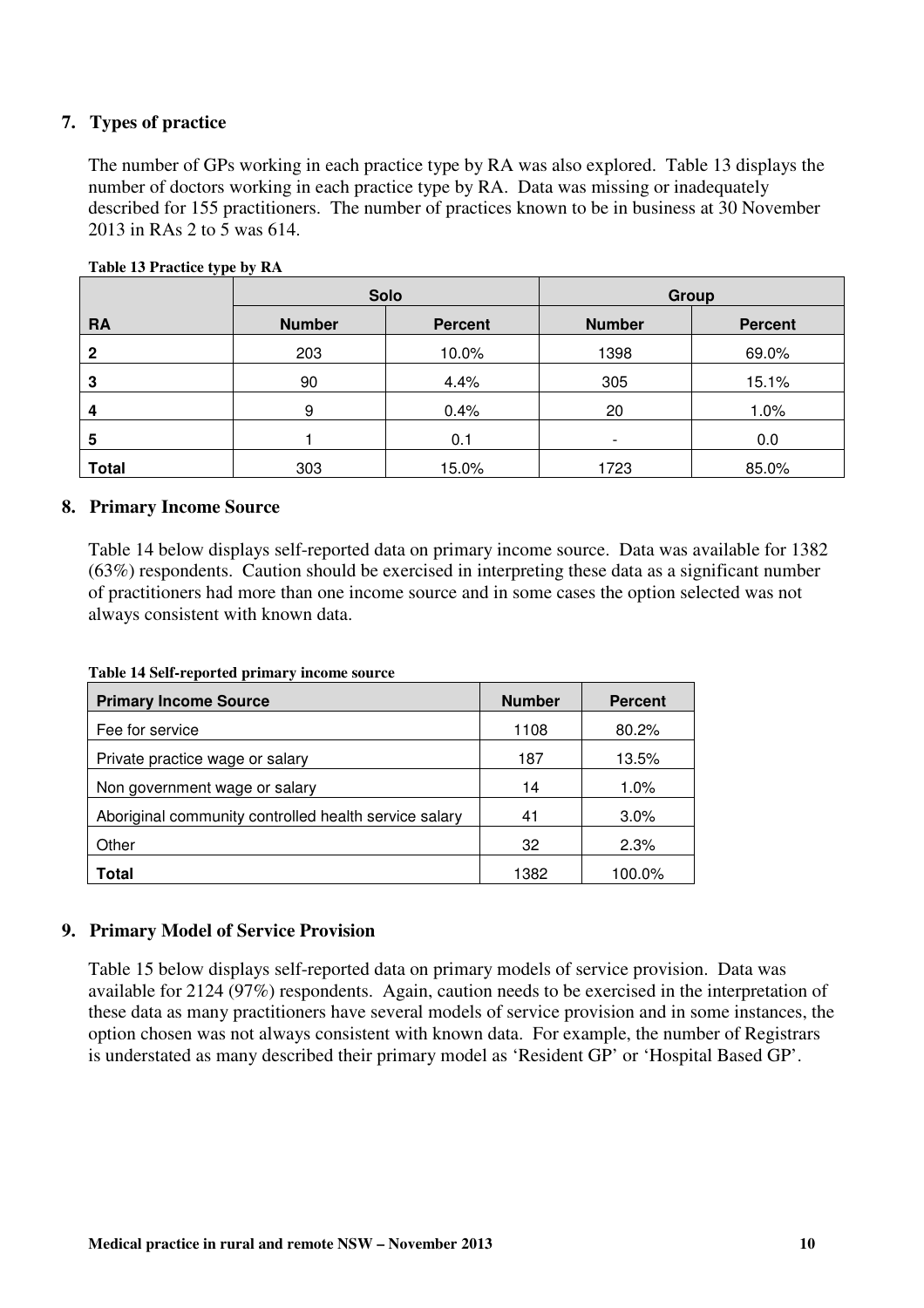| <b>Primary Model of service provision</b> | <b>Number</b> | <b>Percent</b> |
|-------------------------------------------|---------------|----------------|
| <b>Resident GP</b>                        | 1748          | 82.3%          |
| "Fly in Fly Out"                          | 6             | 0.3%           |
| Member of a Primary Health Care Team      | 28            | 1.3%           |
| Hospital based GP                         | 6             | 0.3%           |
| Registrar                                 | 336           | 15.8%          |
| Total                                     | 2124          | 100.00%        |

**Table 15 Primary model of service provision** 

## **10. Registrars**

The number of registrars currently working in RA 2 to 5 locations was 336. Data indicates that registrars comprise approximately 15.4% of the rural and remote medical workforce.

## **11. On-call hours available and worked**

Respondents were also asked the number of hours they were available on call each week at their practice or hospital and the number of on-call hours actually worked. As many practitioners in small communities and solo doctor towns consider that they are on call 24 hours per day, 7 days a week, the number of on-call hours available was allowed a maximum of 168 hours. Due to a number of erratic responses in relation to on-call hours actually worked, the maximum number of hours allowed was restricted to 40 hours. Table 16 displays the responses that satisfied both these conditions and shows the average number of hours reported as being worked and the average number of hours reported as being available on call.

| Table To Average hours available on can and average hours on can worked |               |                |                |         |  |  |
|-------------------------------------------------------------------------|---------------|----------------|----------------|---------|--|--|
|                                                                         | <b>Number</b> | <b>Minimum</b> | <b>Maximum</b> | Average |  |  |
| Hours per week on call worked                                           | 368           | 0.25           | 40             | 10.6    |  |  |
| Hours per week available on call                                        | 447           |                | 168            | 56.7    |  |  |

**Table 16 Average hours available on call and average hours on call worked** 

#### **12. Leave wanted versus leave taken**

Respondents were asked to indicate the number of weeks leave desired each year and the number of weeks actually taken. As a significant number indicated 26 to 52 weeks leave desired, it was decided to set a more realistic maximum of 10 weeks for both leave wanted and desired. All other responses have been filtered out. Data for the valid responses indicate that there is an average 2.7 week deficit between annual leave wanted and annual leave taken.

**Table 17 Average leave wanted and average leave taken (weeks)** 

|                            | <b>Number</b> | <b>Minimum</b> | <b>Maximum</b> | Average         |  |  |
|----------------------------|---------------|----------------|----------------|-----------------|--|--|
| Annual leave taken         | 710           | 0.5            | 10.0           | 4.5             |  |  |
| <b>Annual leave wanted</b> | 636           |                | 10.0           | 6.0             |  |  |
| <b>Deficit</b>             | $42^+$        | .05            | 10.0           | ר מ<br><u>.</u> |  |  |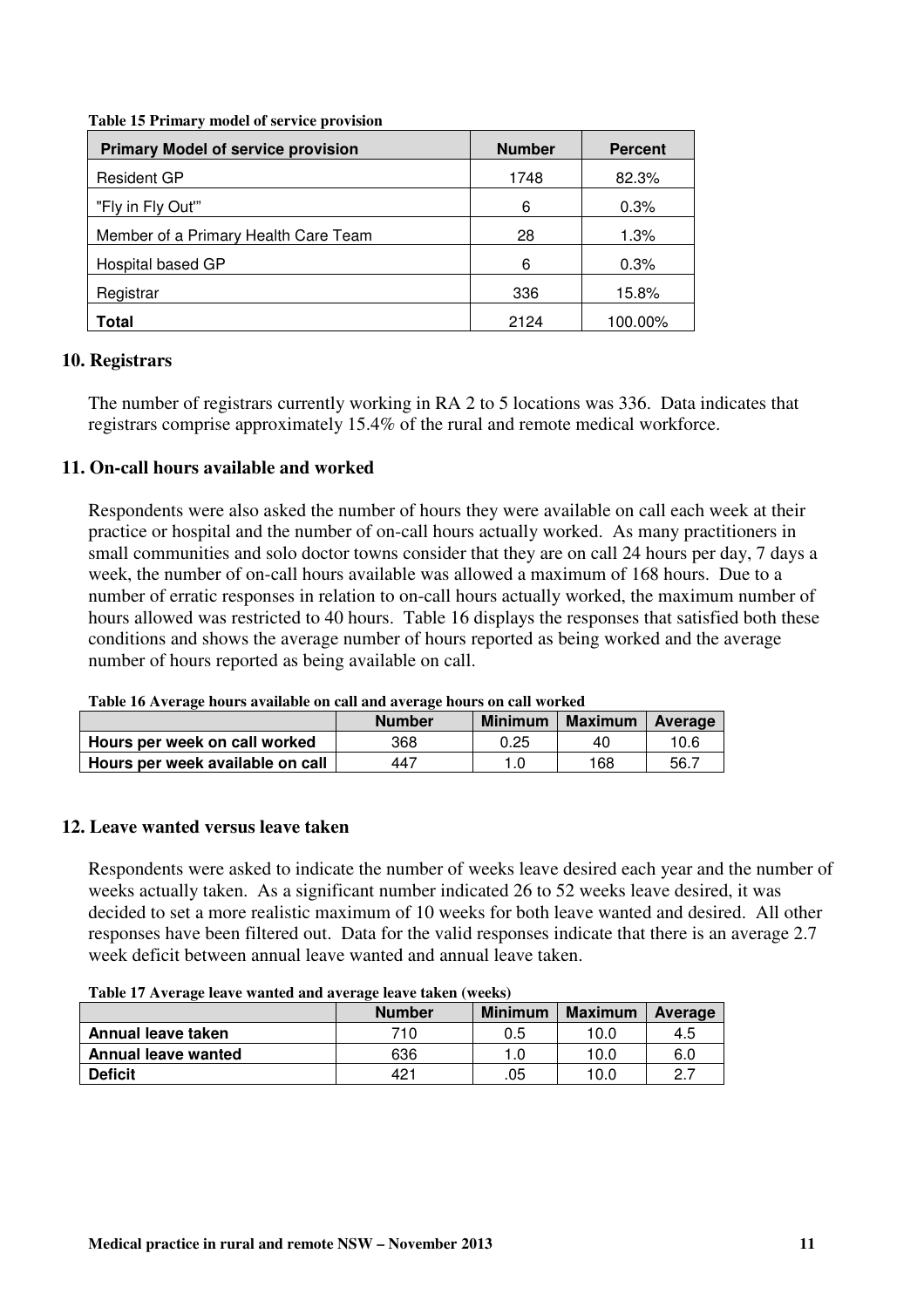#### **13. Citizenship, Qualifications and Registration**

Respondents were asked to indicate their citizenship status. Information was provided by 1472 respondents. A breakdown by RA reveals that RA 3 and 4 locations have a greater proportional reliance on temporary resident doctors.

| <b>Citizenship</b>        | <b>RA2</b> | <b>RA3</b> | <b>RA4</b> | <b>RA 5</b>              | <b>Total</b> |
|---------------------------|------------|------------|------------|--------------------------|--------------|
| Australian                | 987        | 230        |            | ں                        | 1227         |
| New Zealand               | 19         |            |            |                          | 28           |
| <b>Permanent Resident</b> | 19         | 55         |            | $\overline{\phantom{0}}$ | 78،          |
| <b>Temporary Resident</b> | 28         |            |            |                          | 39           |
| Total                     | 153        | 302        |            |                          | 1472         |
| <b>Percent Temporary</b>  | 2.4        | 3.3        |            | 0.0                      | 2.6          |

#### **Table 18 Citizenship by RA**

Respondents were asked to indicate the university of their primary medical degree. The following tables show that more than two-fifths of the doctors have qualifications from overseas, with the most prominently represented global regions being Southern Asia, Western Europe and Africa. It should be noted that many respondents with overseas qualifications migrated to Australia many decades ago. Amongst Australian trained doctors, the majority had degrees from Sydney University, the University of New South Wales and the University of Newcastle. The majority gained their qualifications in the 1970s and 1980s.

#### **Table 19 Number and Percent by Location of Training**

| <b>Place of Training</b> | <b>Number</b> | <b>Percent</b> |
|--------------------------|---------------|----------------|
| Overseas                 | 909           | 41.7           |
| Australia                | 1094          | 50.2           |
| Unknown                  | 178           | 8.1            |
| Γotal                    | 2181          | 1በበ በ          |

#### **Table 20 Origin of Primary Medical Degree by RA (excluding Australia)**

| <b>Global Region</b>              | <b>RA2</b> | <b>RA3</b>     | <b>RA4</b> | <b>RA5</b>               | <b>Total</b>   |
|-----------------------------------|------------|----------------|------------|--------------------------|----------------|
| Africa                            | 00         | 28             | 5          | -                        | 133            |
| Australasia (excluding Australia) | 29         |                |            | -                        | 36             |
| <b>Central America</b>            | 3          |                |            | $\overline{\phantom{0}}$ | 4              |
| <b>Central Asia</b>               | 2          |                |            | $\overline{\phantom{0}}$ | $\overline{c}$ |
| East Asia                         | 50         |                |            | -                        | 57             |
| Eastern Europe                    | 46         | $\overline{4}$ |            | $\overline{\phantom{0}}$ | 61             |
| Middle East                       | 53         | $\overline{7}$ |            | -                        | 70             |
| North America                     | 9          | 4              |            | -                        | 13             |
| Pacific                           | ⇁          | 2              |            | -                        | 9              |
| South America                     | 5          | 5              |            | -                        | 10             |
| South East Asia                   | 40         | -1             |            | -                        | 52             |
| Southern Asia                     | 211        | 71             | 4          | $\overline{\phantom{0}}$ | 286            |
| <b>Western Europe</b>             | 36         | 34             | 6          | $\overline{\phantom{0}}$ | 176            |
| Total                             | 691        | 201            | 17         | -                        | 909            |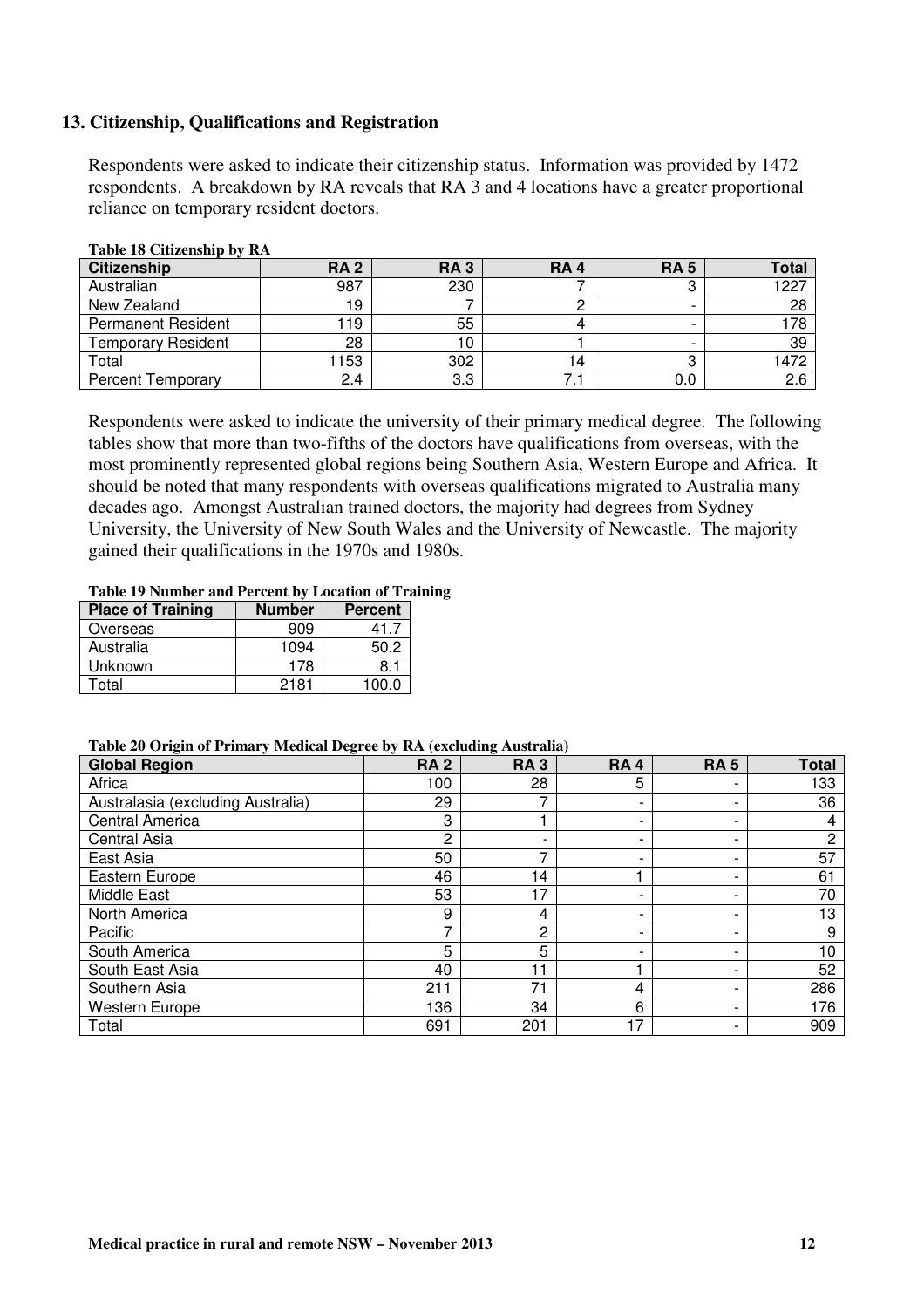| <b>University</b>          | <b>1940s</b> | 1950s | <b>1960s</b> | <b>1970s</b>             | <b>1980s</b> | <b>1990s</b> | <b>2000s</b> | 2010s                    | Total *        |
|----------------------------|--------------|-------|--------------|--------------------------|--------------|--------------|--------------|--------------------------|----------------|
| Adelaide                   |              | -     | 5            | 5                        |              | 9            | 5            |                          | 34             |
| <b>Australian National</b> |              | -     |              |                          |              | -            | 6            |                          |                |
| <b>Flinders</b>            |              | -     |              | $\overline{\phantom{a}}$ | ⇁            | 143          | 13           |                          | 34             |
| Griffith                   |              | -     |              | $\overline{\phantom{a}}$ |              | -            |              | $\blacksquare$           | 2              |
| James Cook                 |              | ٠     |              | $\overline{\phantom{0}}$ |              | -            |              | $\overline{\phantom{0}}$ | 3              |
| Melbourne                  |              |       | 5            | 12                       | 14           | 5            | 8            |                          | 48             |
| Monash                     |              | -     |              | 12                       | 13           | 14           | 4            |                          | 47             |
| Newcastle                  |              | -     |              |                          | 39           | 44           | 31           |                          | 119            |
| <b>New South Wales</b>     |              | -     | 4            | 103                      | 100          | 46           | 29           |                          | 289            |
| Notre Dame                 |              | -     |              |                          |              | ٠            |              |                          | $\overline{2}$ |
| Queensland                 |              | -     | 4            | 21                       | 20           | 9            | 44           |                          | 106            |
| Sydney                     |              | 7     | 32           | 129                      | 98           | 41           | 56           |                          | 375            |
| Tasmania                   |              | -     |              | 2                        | 5            | 6            | 2            |                          | 16             |
| Western Australia          |              | -     |              | 2                        |              | 3            | 2            |                          | 9              |
| Wollongong                 |              | -     |              | $\overline{\phantom{0}}$ |              | -            |              | 3                        | 3              |
| Total                      |              | 8     | 52           | 286                      | 304          | 190          | 203          | 8                        | 1094           |

**Table 21 University and Decade of Graduation (Australian trained only)** 

\* Total includes 42 with unknown year of graduation.

Respondents were asked to provide information regarding registration status. About 7.4% of respondents had conditions on their registration.

| Table 22 Registration Status |               |                |  |  |  |  |  |
|------------------------------|---------------|----------------|--|--|--|--|--|
| <b>Registration Status</b>   | <b>Number</b> | <b>Percent</b> |  |  |  |  |  |
| Full                         | 1942          | 89.0           |  |  |  |  |  |
| Conditional                  | 156           | 7.2            |  |  |  |  |  |
| Unknown                      | 83            | 3.8            |  |  |  |  |  |
| Total                        | 2181          | 100.0          |  |  |  |  |  |

**Table 22 Registration Status** 

There were 161 international medical graduates with Area of Need registration and 107 overseas trained GPs working in RA 2 to 5 at 30 November. At least 51% of doctors working in general practice in RA 2 to 5 were vocationally registered.

#### **14. Visiting Medical Officers**

Respondents were asked to indicate if they held Visiting Medical Officer status at any hospitals. Overall, about 32.5% of the doctors had appointments. RA 4 had the greatest reliance on VMOs. Amongst Local Health Districts, where data was available for 2176 respondents, Hunter New England and Murrumbidgee had the greatest reliance on VMOs. Significant numbers of registrars also had appointments.

|           | <b>Table 23 VIVIO By RA at 30 INOV 2013</b> |                      |                    |  |  |  |  |  |  |  |
|-----------|---------------------------------------------|----------------------|--------------------|--|--|--|--|--|--|--|
| <b>RA</b> | <b>Number of VMOs</b>                       | <b>Number of GPs</b> | <b>Percent VMO</b> |  |  |  |  |  |  |  |
|           | 516                                         | 1733                 | 29.8               |  |  |  |  |  |  |  |
|           | 179                                         | 416                  | 43.0               |  |  |  |  |  |  |  |
|           | 12                                          | 29                   | 41.4               |  |  |  |  |  |  |  |
|           |                                             | 3                    | 66.7               |  |  |  |  |  |  |  |
| otal      | 709                                         | 2181                 | 32.5               |  |  |  |  |  |  |  |

**Table 23 VMO by RA at 30 Nov 2013**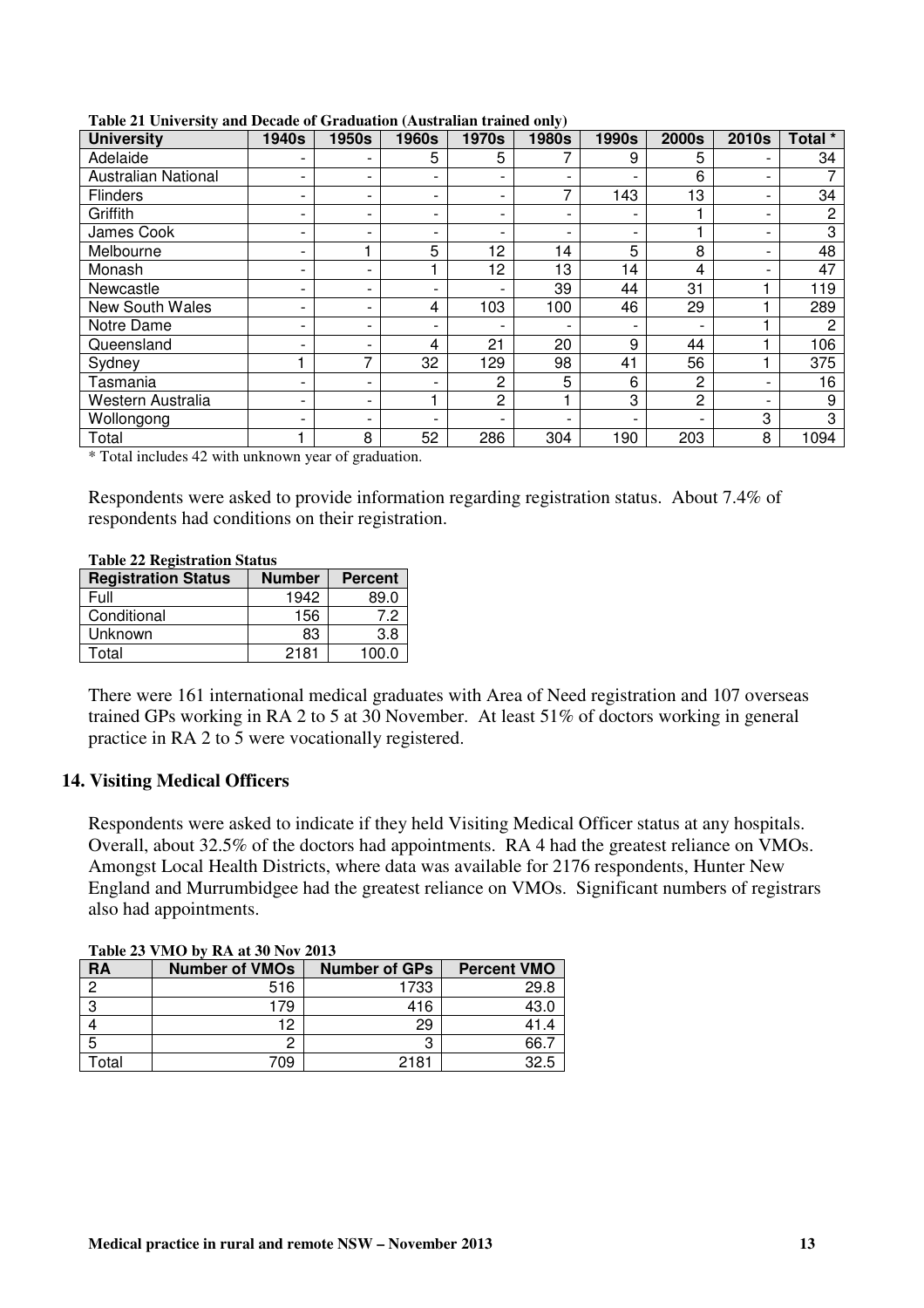| <b>Local Health District</b> | VMO, not<br>Registrar | VMO and<br>Registrar | <b>Not VMO</b><br>and not | <b>Not VMO</b><br>and | <b>Total</b> | <b>Percent</b><br><b>VMO</b> |
|------------------------------|-----------------------|----------------------|---------------------------|-----------------------|--------------|------------------------------|
|                              |                       |                      | Registrar                 | Registrar             |              |                              |
| Albury Wodonga               | 14                    | 0                    | 37                        | 12                    | 63           | 22.2                         |
| Far West                     | 4                     |                      | 32                        |                       | 38           | 13.2                         |
| <b>Hunter New England</b>    | 177                   | 26                   | 230                       | 49                    | 482          | 42.1                         |
| Illawarra Shoalhaven         | 23                    | 2                    | 92                        | 21                    | 138          | 18.1                         |
| Mid North Coast              | 63                    | 2                    | 189                       | 29                    | 283          | 23.0                         |
| Murrumbidgee                 | 94                    | 26                   | 114                       | 24                    | 258          | 46.5                         |
| Nepean Blue Mountains        | 5                     | 0                    | 24                        | 4                     | 33           | 15.2                         |
| Northern NSW                 | 77                    | 15                   | 171                       | 31                    | 294          | 31.3                         |
| Northern Sydney              | 0                     | 0                    | 2                         | 0                     | $\mathbf{2}$ | 0.0                          |
| South Eastern Sydney         | 0                     | 0                    |                           | 0                     |              | 0.0                          |
| South Western Sydney         | 25                    | 0                    | 41                        | 8                     | 74           | 33.8                         |
| Southern NSW                 | 51                    | 4                    | 122                       | 21                    | 198          | 27.8                         |
| Western NSW                  | 90                    |                      | 156                       | 51                    | 304          | 31.9                         |
| <b>Western Sydney</b>        | 0                     | 0                    | 4                         | 4                     | 8            | 0.0                          |
| Total                        | 623                   | 83                   | 1215                      | 255                   | 2176         | 32.4                         |

#### **Table 24 VMO and Registrar by Local Health District**

#### **15. Summary**

The data provided in this report has been based on agreed elements for a national Minimum Data Set for Rural Workforce Agencies. While the data may differ to that produced by Medicare Australia, we believe that it is probably as valid since numbers reported reflect 'on ground' realities and are based on local knowledge of medical provision in communities. Measures such as FTE and FWE are based on the number and dollar value of claims processed by the Medicare Australia and often do not capture the full complexity of medical service provision in rural and remote communities.

While the data do have some limitations particularly in relation to self-reported hours worked, oncall hours and missing data, NSW Rural Doctors Network is satisfied that the data provides a relatively accurate portrayal of medical service provision in rural and remote areas of the state as at the  $30<sup>th</sup>$  November 2013 reporting date.

As indicated in the introduction, many aspects of the data contained in this report are not solely dependent on survey response but are derived from known working data maintained by NSW Rural Doctors Network. Survey responses are largely used to validate and update known data. The response rate for the current data collection period was 79.30%. Figure 7 indicates that a cumulative response rate of over 90% is achieved when responses for the previous three years are considered. This indicates that while not all GPs respond in each year, the majority will return at least one recent survey.

A table outlining trends or changes is provided in Appendix 1.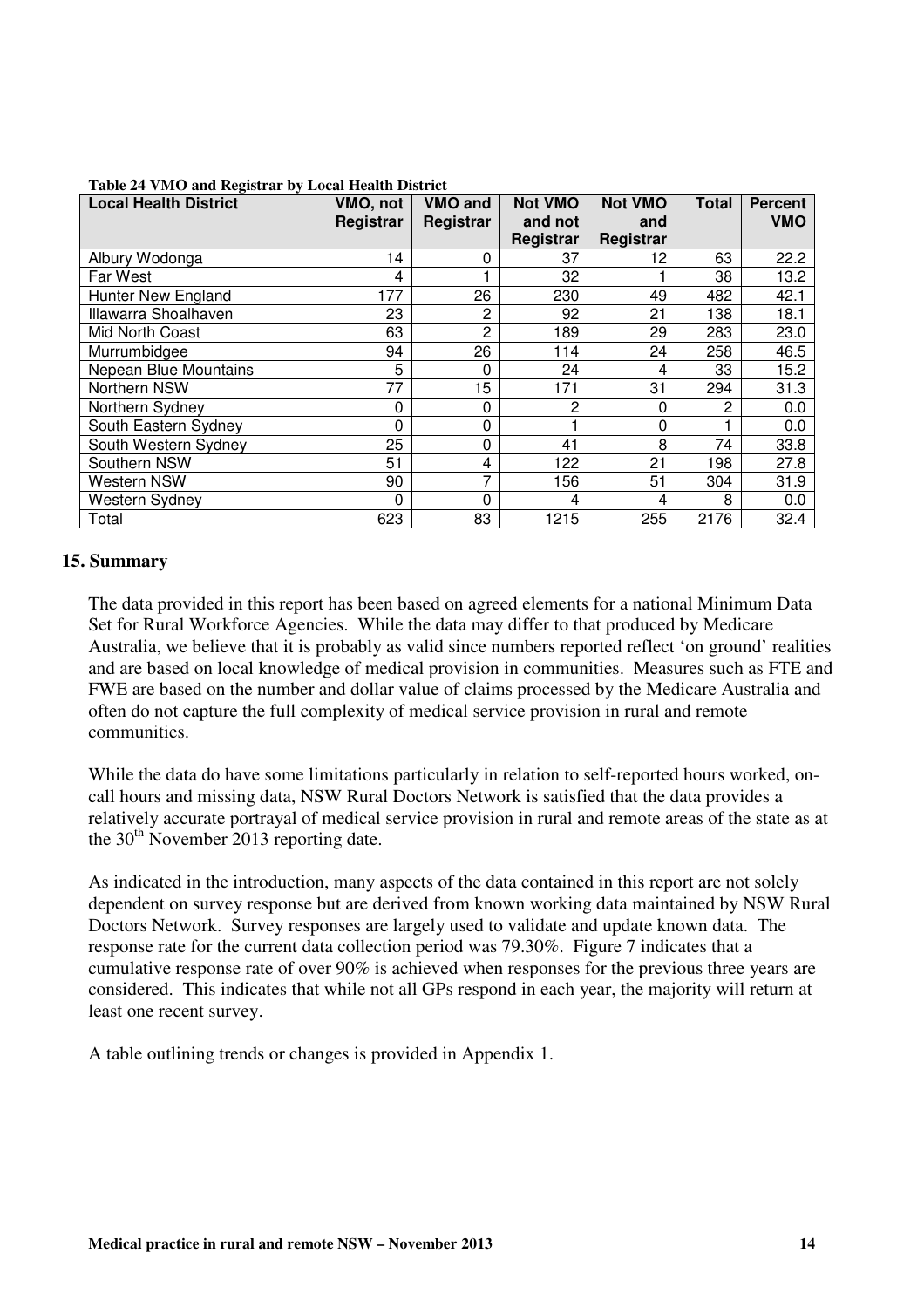#### **Figure 7 Cumulative Survey Response**



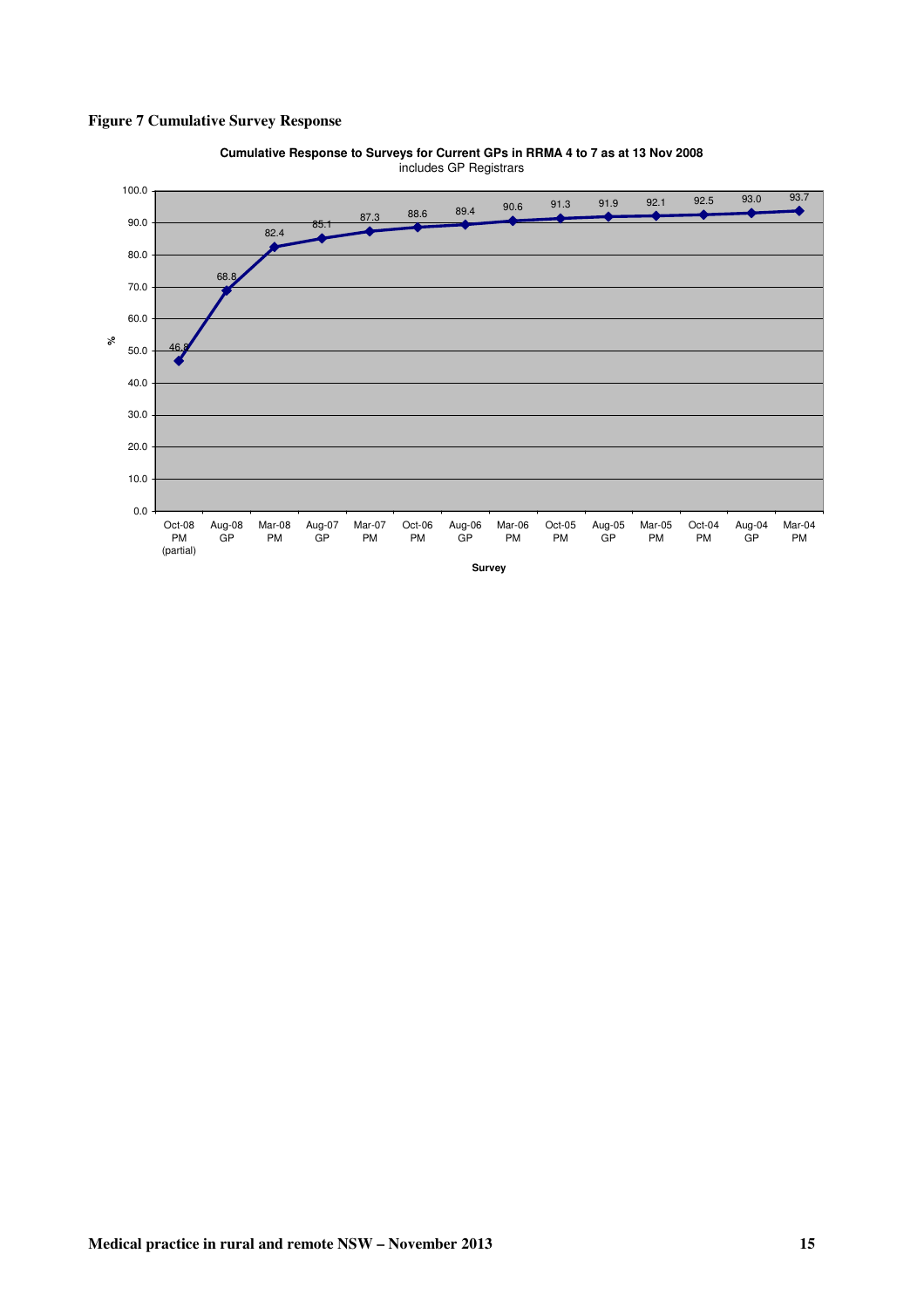#### **16. Terminology**

| <b>ABS</b>   | <b>Australian Bureau of Statistics</b>                                 |
|--------------|------------------------------------------------------------------------|
| <b>ACCHS</b> | Aboriginal Community Controlled Health Service                         |
| AMWAC        | Australian Medical Workforce Advisory Committee                        |
| <b>CDHAC</b> | Commonwealth Department of Health and Aged Care (now                   |
|              | Australian Government Department of Health and Ageing)                 |
| AGDoHA       | Australian Government Department of Health and Ageing                  |
| FTE's        | Full-time equivalents (calculated on HIC billings of \$82,414 or more) |
| FWE's        | Full-time workload equivalents (calculated on average HIC billings     |
|              | for full-time doctors - $(\$221,864$ for 2002-2003 reference period)   |
| <b>HIC</b>   | Health Insurance Commission (now Medicare Australia)                   |
| RA           | Australian Standard Geographical Classification – Remoteness Area      |
| <b>RHW</b>   | Rural Health Workforce Australia (formerly Australian Rural and        |
|              | Remote Workforce Agencies Group)                                       |
| <b>RFDS</b>  | <b>Royal Flying Doctor Service</b>                                     |
| <b>RRMA</b>  | Rural Remote and Metropolitan Area Classification                      |
| <b>RWA</b>   | <b>Rural Workforce Agency</b>                                          |

#### **17. References**

Australian Government Department of Health and Ageing. (2005). *RFT 127/0405 - Request for tender for a medical workforce profile project*. Canberra: ADoHA

Australian Medical Workforce Advisory Committee. (2005). *The General Practice Workforce in Australia: Supply and Requirements to 2013, AMWAC Report 2005.2*. Sydney.

Australian Bureau of Statistics (2001). Outcomes of ABS views on remoteness consultation, Australia. ABS Cat No 1244.0.00.001. Canberra, ABS.

Australian Institute of Health and Welfare (2002). Australia 's health 2002. Canberra: AIHW.

Commonwealth Department of Health and Aged Care. (2001). *The Australian Medical Workforce. Occasional Papers New Series No.12, August 2001*. Canberra: CDHAC.

Commonwealth Department of Health and Aged Care. (2001). *Measuring remoteness: accessibility/remoteness index of Australia (ARIA). Occasional Papers: New Series Number 14, October 2001*. Canberra: CDHAC.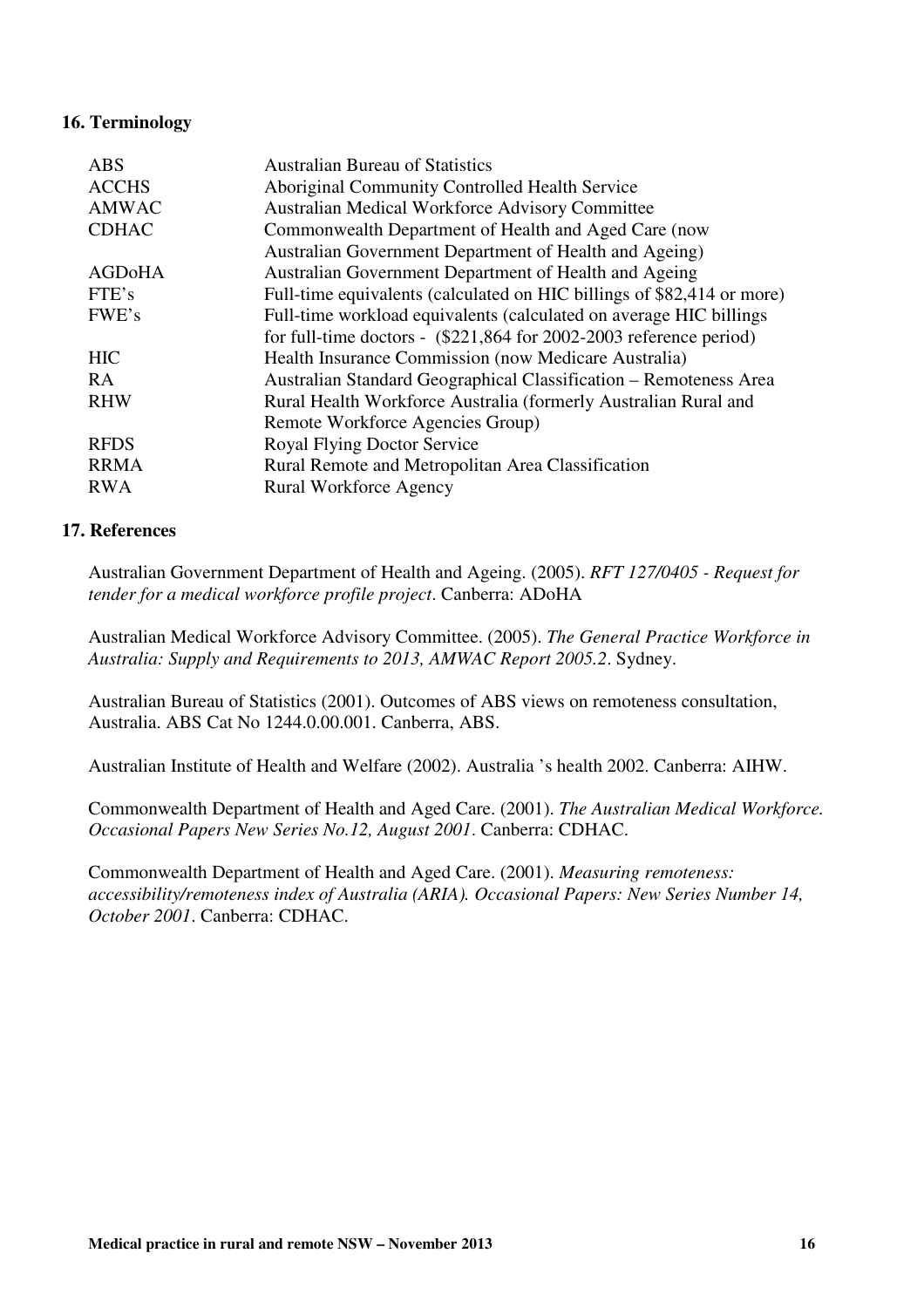# **Appendix 1**

## **ASGC RA 2 to 5 Data as at 30 November 2013**

|                                                                        | 2010 | 2011 | 2012 | 2013 |
|------------------------------------------------------------------------|------|------|------|------|
| Total practitioners (including registrars)                             | 1820 | 1940 | 2003 | 2181 |
| Percent female                                                         | 33.7 | 35.6 | 37.1 | 37.7 |
| Percent male                                                           | 66.3 | 64.4 | 62.9 | 62.3 |
| Average age female                                                     | 47.7 | 47.9 | 48.2 | 48.4 |
| Average age male                                                       | 52.5 | 52.9 | 53.3 | 52.9 |
| Average age (all)                                                      | 51.0 | 51.2 | 51.5 | 51.3 |
| Average GP clinical hours                                              | 35.7 | 35.6 | 35.0 | 34.6 |
| Average total hours                                                    | 43.2 | 43.2 | 43.1 | 42.5 |
| Average length of stay in current practice<br>(years)                  | 9.2  | 8.9  | 8.6  | 8.1  |
| *Proceduralists General Anaesthetics                                   | 99   | 90   | 97   | 95   |
| *Proceduralists Obstetrics (Normal delivery)                           | 106  | 98   | 106  | 99   |
| *Proceduralists Operative surgery                                      | 80   | 75   | 81   | 73   |
| *Known Proceduralists (practising in at least one<br>procedural field) | 200  | 171  | 209  | 196  |
| * Proportion of rural practitioners providing<br>procedural services   | 11.0 | 8.8  | 10.4 | 9.0  |
| Proportion of GPs working in solo practices                            | 16.7 | 15.5 | 15.5 | 15.0 |
| Proportion of GPs working in group practices                           | 83.3 | 84.5 | 84.5 | 85.0 |

# **Historical Trend Data based on RRMA 4 to 7 locations as at 30 November, 2003 to 2009**

|                                                                        | 2003 | 2004 | 2005 | 2006 | 2007  | 2008 | 2009 |
|------------------------------------------------------------------------|------|------|------|------|-------|------|------|
| Total practitioners (including registrars)                             | 1126 | 1164 | 1198 | 1173 | 1185  | 1268 | 1303 |
| Percent female                                                         | 26.9 | 28.4 | 28.3 | 29.1 | 30.0  | 30.8 | 32.0 |
| Percent male                                                           | 73.1 | 71.6 | 71.7 | 70.9 | 70.0  | 69.2 | 68.0 |
| Average age female                                                     | 44.5 | 45.2 | 45.9 | 45.8 | 47.0  | 46.4 | 47.2 |
| Average age male                                                       | 49.7 | 50.1 | 50.7 | 50.4 | 51.9  | 51.1 | 51.7 |
| Average age (all)                                                      | 48.4 | 48.8 | 49.4 | 49.1 | 50.5  | 49.7 | 50.3 |
| Average GP clinical hours                                              | 33.9 | 33.0 | 33.6 | 35.2 | 34.6  | 36.3 | 35.9 |
| Average total hours                                                    | 45.9 | 44.9 | 46.2 | 44.8 | 47.1  | 44.7 | 45.0 |
| Average length of stay in current practice<br>(years)                  | 9.9  | 9.9  | 10.1 | 10.2 | 11.03 | 9.71 | 9.63 |
| *Proceduralists General Anaesthetics                                   | 103  | 99   | 100  | 88   | 84    | 92   | 98   |
| *Proceduralists Obstetrics (Normal delivery)                           | 154  | 152  | 149  | 122  | 113   | 117  | 109  |
| *Proceduralists Operative surgery                                      | 61   | 67   | 62   | 61   | 56    | 63   | 77   |
| *Known Proceduralists (practising in at least one<br>procedural field) | 239  | 233  | 230  | 201  | 185   | 190  | 190  |
| * Proportion of rural practitioners providing<br>procedural services   | 21.2 | 20.0 | 19.2 | 17.1 | 15.6  | 15.0 | 14.6 |
| Proportion of GPs working in solo practices                            | 21.8 | 25.7 | 24.6 | 23.1 | 21.4  | 21.1 | 18.6 |
| Proportion of GPs working in group practices                           | 78.2 | 74.3 | 75.4 | 76.9 | 78.6  | 78.9 | 81.4 |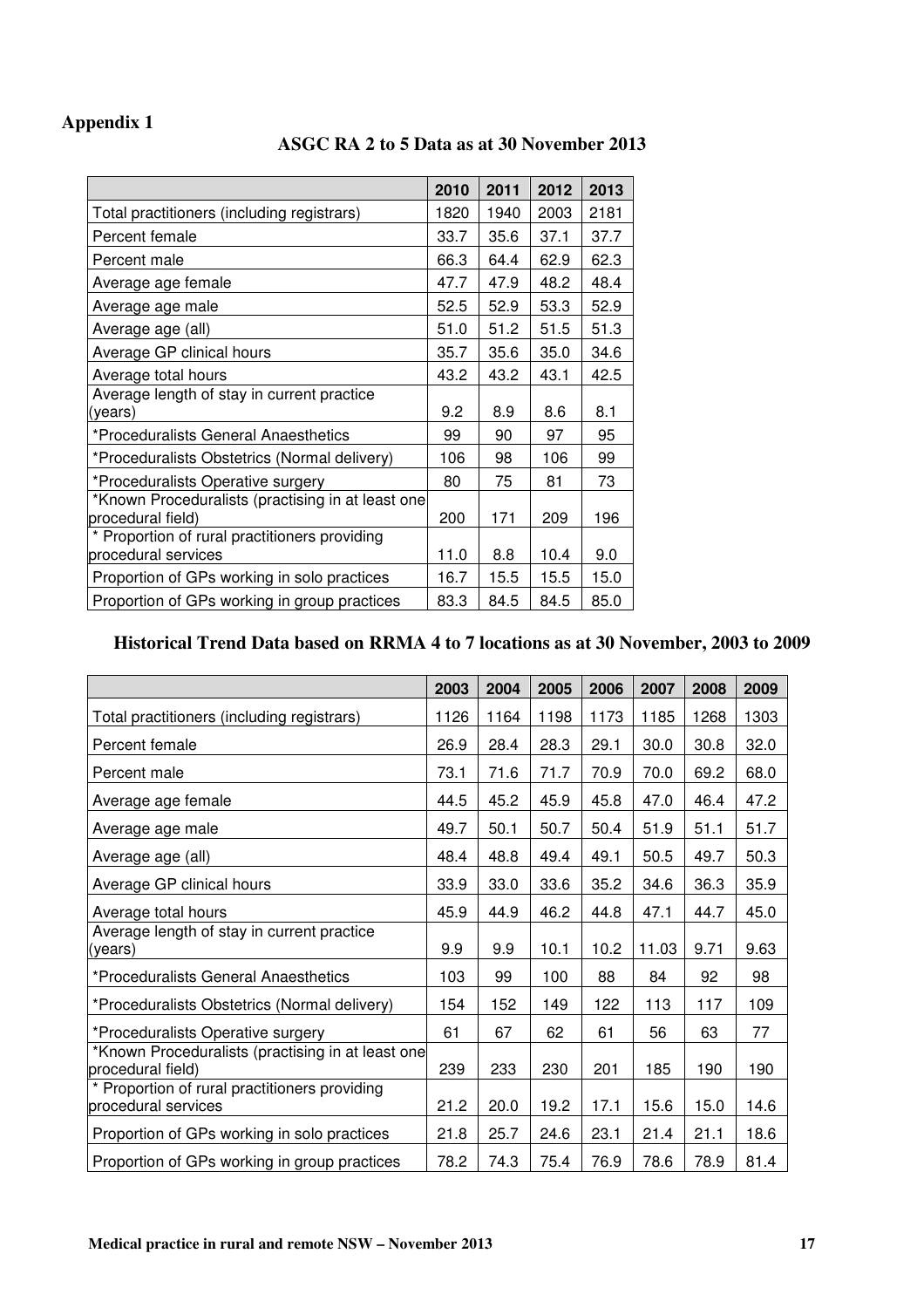## **Appendix 2**

## **Rural, Remote and Metropolitan Area Classification (RRMA) and Accessibility/Remoteness Index of Australia (ARIA)<sup>3</sup> and ASGC RA**

Many regional programs are targeted at areas of geographic disadvantage and the convenient label of being 'rural' areas often refers to these areas. However, there is not a generally accepted or generally applicable definition for the Australian context that can be used to identify rural areas. As a result, the RRMA classification has been widely used to determine eligibility of an area for program funding. The RRMA classification was used to assign each SLA (based on 1991 boundaries) to one of 7 categories that were further aggregated into three basic zones (Metropolitan, Rural, and Remote).

The seven RRMA categories are:

- 1. Capital Cities (Metropolitan Zone)
- 2. Other Metropolitan Centres (Metropolitan Zone)
- 3. Large Rural Centres (Rural Zone)
- 4. Small Rural Centres (Rural Zone)
- 5. Other Rural Areas (Rural Zone)
- 6. Remote Centres (Remote Zone)
- 7. Other Remote Areas (Remote Zone)

The use of the word 'rural' in several of the category names of the RRMA classification was not originally intended to be a definition of rurality. However, over time, RRMA category names have evolved into a simple and convenient way of interpreting rurality. Many programs that have to make decisions on eligibility for assistance are constrained by legislation and policy to using RRMA categories that 'define' rural areas. Within the Commonwealth Department of Health and Ageing administration of regional assistance will move from the use of the RRMA classification to use of ARIA over time.

In May 2009, the Australian Government announced that Rural, Remote and Metropolitan Areas (RRMA) system will be replaced by the Australian Standard Geographical Classification Remoteness Areas (ASGC RA) system. The ASGC RA has been developed by the Australian Bureau of Statistics, uses 2006 Census data, and is widely used by Commonwealth and state agencies. Full implementation of the ASGC RA classification commenced on 1 July 2010.

ASGC RA is derived from the ARIA+ classification developed by GISCA. ARIA+ like its predecessor ARIA, is an unambiguously geographical approach to defining remoteness. ARIA+ is a continuous varying index with values ranging from 0 (high accessibility) to 15 (high remoteness), and is based on road distance measurements from 11,879 populated localities to the nearest service centres in five size categories based on population size. It is a purely geographic measure of remotes, which excludes any consideration of socio-economic status, rurality and populations size factors (other than the use of natural breaks in the population distribution of Urban Centres to define the service centre categories).<sup>4</sup>

 $\overline{a}$ <sup>3</sup> Measuring Remoteness: Accessibility/Remoteness Index of Australia (ARIA). Occasional Papers: New Series No. 14. Commonwealth Department of Health and Aged Care. Further information is available from the department website http://www.health.gov.au/ari/aria.htm

<sup>&</sup>lt;sup>4</sup> GISCA (u.d.) About ARIA+ (Accessibility/Remoteness Index of Australia). Available http://www.gisca.adelaide.edu.au/products\_services/ariav2\_about.html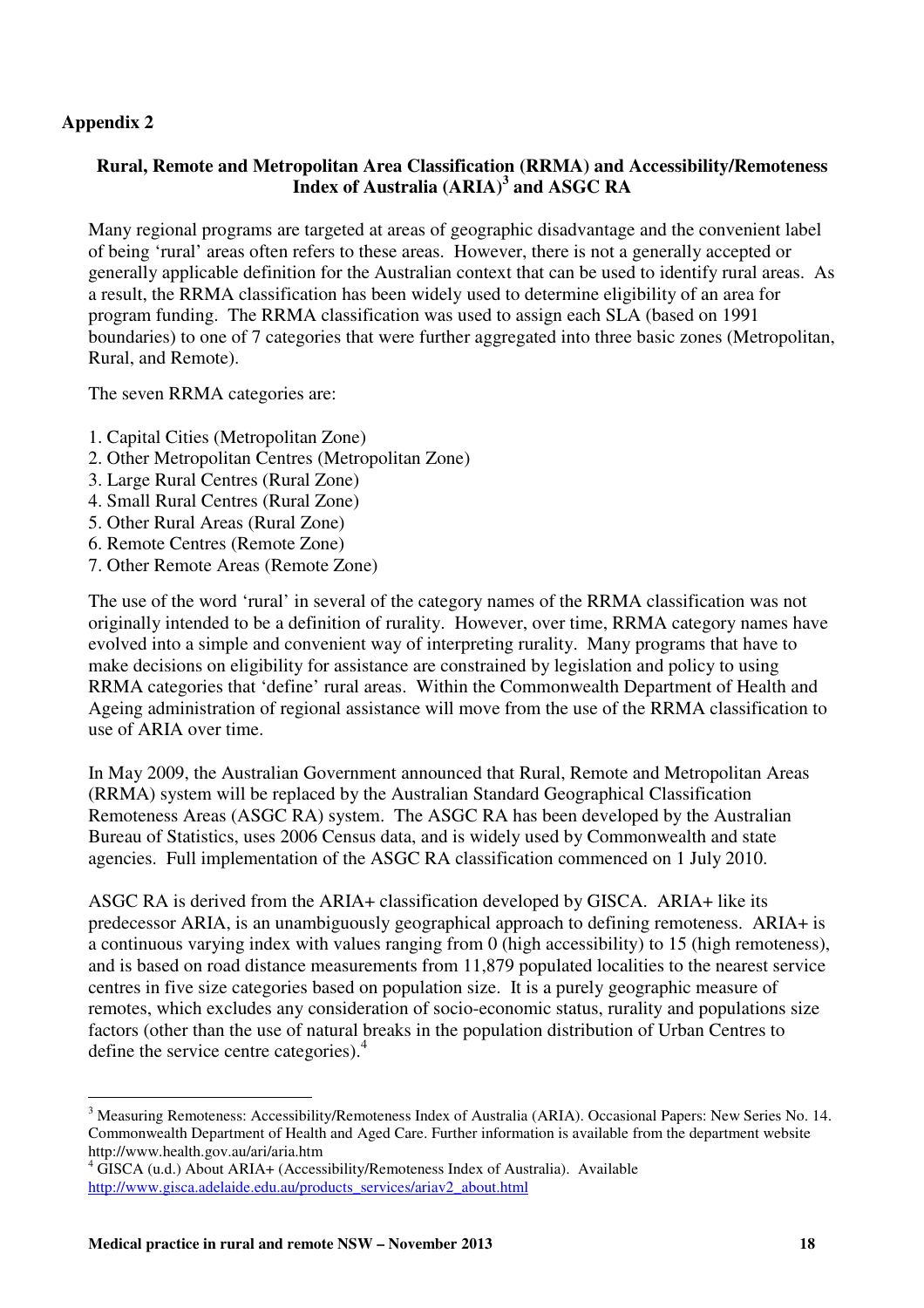Service centres are populated localities where the population is greater than 1000 persons. The Urban Centre Locality Structure of the 2001 ASGC has been used to define the real extent and population of these areas. The table below shows the population break points that were used to group Urban Centres into the five Service Centre categories. The ARIA+ analysis considers about 730 service centres in determining remoteness values across Australia. These service centres are a subset of the 11,879 populated localities. In instances where the ABS defined Urban Centres are split by a state border, such as in the case of Albury and Wodonga, the population and spatial extents for each of these Urban Centres have been combined and treated as one service centre.

| Service Centre Category | Urban Centre Population    |
|-------------------------|----------------------------|
|                         | 250,000 persons or more    |
|                         | $48,000 - 249,999$ persons |
|                         | $18,000 - 47,999$ persons  |
|                         | $5,000 - 17,999$ persons   |
|                         | $1,000 - 4,999$ persons    |

The ARIA+ methodology regards services as concentrated into Service Centres. Populated localities with populations of greater than 1000 persons are considered to contain at least some basic level of services (for example health, education or retail), and as such these towns and localities are regarded as Service Centres. Those Service Centres with larger populations are assumed to provide a greater level of service. A total of 738 Service Centres, classified by their population into five categories, were used in the ARIA+ methodology.

From ARIA, the department of Health and Ageing developed its five-level classification (also called ARIA), and from ARIA+, the Australian Bureau of Statistics developed its six-level classification, the Australian Standard Geographic Classification (ASGC) Remoteness Structure<sup>5</sup>. A broad comparison of these systems is displayed below.

|                       |                       | <b>RRMA</b>                     |                | <b>DoHA ARIA</b>     |                          |                | <b>ASGC Remoteness</b> |                                 |                        |
|-----------------------|-----------------------|---------------------------------|----------------|----------------------|--------------------------|----------------|------------------------|---------------------------------|------------------------|
| <b>Broad Category</b> | <b>Fine Category</b>  | <b>Population</b><br>(000, 000) | $\%$           | Category             | Population<br>(000, 000) | $\%$           | Category               | <b>Population</b><br>(000, 000) | $\mathcal{G}_{\Omega}$ |
|                       | <b>Capital Cities</b> | 11.6                            | 64             | Highly<br>Accessible | 14.9                     | 81             | Major<br>Cities        | 12.1                            | 66                     |
| Metropolitan          | Other                 | 1.4                             | 8              |                      |                          |                |                        |                                 |                        |
|                       | Metropolitan          |                                 |                |                      |                          |                |                        |                                 |                        |
|                       | centres               |                                 |                |                      |                          |                |                        |                                 |                        |
|                       | Large Rural           | 1.1                             | 6              | Accessible           | 2.2                      | 12             | Inner                  | 3.8                             | 21                     |
|                       | centres               |                                 |                |                      |                          |                | Regional               |                                 |                        |
| Rural                 | Small Rural           | 1.2                             | $\overline{7}$ |                      |                          |                | Outer                  | 2.0                             | 11                     |
|                       | centres               |                                 |                |                      |                          |                | Regional               |                                 |                        |
|                       | Other Rural           | 2.4                             | 13             | Moderately           | 0.8                      | $\overline{4}$ |                        |                                 |                        |
|                       | centres               |                                 |                | Accessible           |                          |                |                        |                                 |                        |
|                       | Remote centres        | 0.2                             | 1              | Remote               | 0.2                      |                | Remote                 | 0.3                             | 0.3                    |
| Remote                | <b>Other Remote</b>   | 0.3                             | 2              | Very                 | 0.2                      |                | Very                   | 0.2                             | 0.2                    |
|                       | areas                 |                                 |                | Remote               |                          |                | Remote                 |                                 |                        |
|                       |                       |                                 |                |                      |                          |                | Migatory               | < 0.1                           |                        |

#### **Remoteness classifications**

 $\overline{a}$ 

Note: This table is a rough guide only; the various classes in each classification are not equivalent.

Sources: AIHW Population Estimates; AIHW Australia's Health 2002.<sup>6</sup>

<sup>5</sup> Australian Bureau of Statistics (2001). *Outcomes of ABS views on remoteness consultation, Australia.* ABS Cat No 1244.0.00.001. Canberra, ABS.

<sup>6</sup> Australian Institute of Health and Welfare (2002). *Australia's health 2002*. Canberra: AIHW.